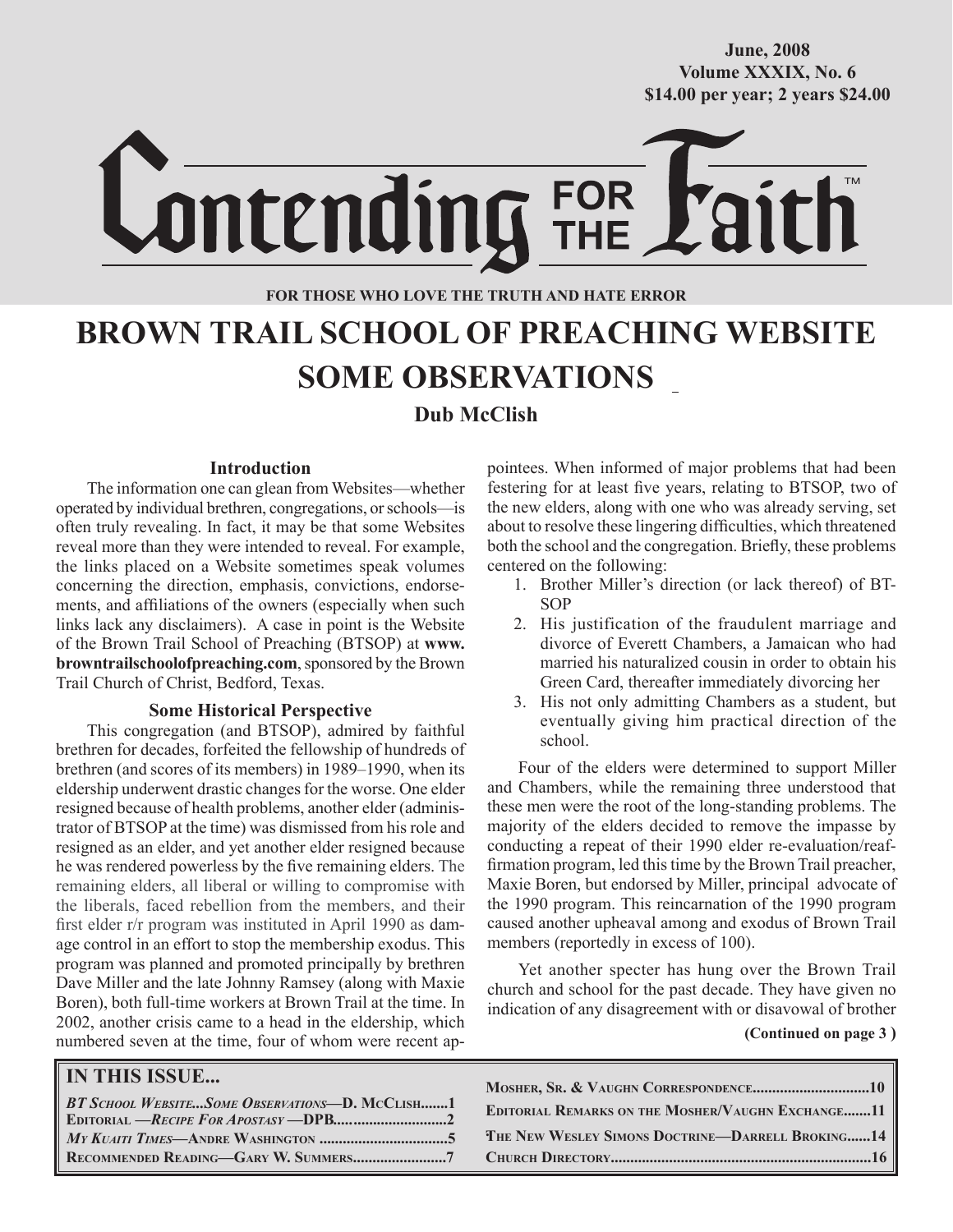

#### **David P. Brown, Editor and Publisher jbrow@charter.net**

*COMMUNICATIONS received by CONTENDING FOR THE FAITH and/or its Editors are viewed as intended FOR PUBLICATION unless otherwise stated. Whereas we respect confidential information, so described, everything else sent to us we feel free to publish without further permission being necessary. Anything sent to us NOT for publication, please indicate this clearly when you write. Please address such letters directly to the Editor-in-Chief David P. Brown, P.O. Box 2357, Spring, Texas 77383. Telephone: (281) 350-5516.*

#### **SUBSCRIPTIONS RATES**

*Single Subscriptions: One Year, \$14.00; Two Years, \$24.00. Club Rate: Three One-Year Subscriptions, \$36; Five One-Year Subscriptions, \$58.00. Whole Congregation Rate: Any congregation entering each family of its entire membership with single copies being mailed directly to each home receives a \$3.00 discount off the Single Subscription Rate, i.e., such whole congregation subscriptions are payable in advance at the rate of \$11.00 per year per family address. Foreign Rate: One Year, \$30.*

#### **ADVERTISING POLICY & RATES**

*CONTENDING FOR THE FAITH was begun and continues to exist to defend the gospel (Philippians 1:7,17) and refute error (Jude 3). Therefore, we are interested in advertising only those things that are in harmony with what the Bible authorizes (Colossians 3:17). We will not knowingly advertise anything to the contrary. Hence, we reserve the right to refuse any offer to advertise in this paper.*

*All setups and layouts of advertisements will be done by CONTENDING FOR THE FAITH. A one-time setup and layout fee for each advertisement will be charged if such setup or layout is needful. Setup and layout fees are in addition to the cost of the space purchased for advertisement. No major changes will be made without customer approval.*

*All advertisements must be in our hands no later than two (2) months preceding the publishing of the issue of the journal in which you desire your advertisement to appear. To avoid being charged for the following month, ads must be canceled by the first of the month. We appreciate your understanding of and cooperation with our advertising policy.*

*MAIL ALL SUBSCRIPTIONS, ADVERTISEMENTS AND LETTERS TO THE EDITOR-IN-CHIEF, P. O. Box 2357, Spring, Texas 77383-2357. COST OF SPACE FOR ADS: Back page, \$300.00; full page, \$300.00; half page, \$175.00; quarter page, \$90.00; less than quarter page, \$18.00 per column-inch. CLASSIFIED ADS: \$2.00 per line per month. CHURCH DIREC-TORY ADS: \$30.00 per line per year. SETUP AND LAYOUT FEES: Full page, \$50.00; half page, \$35.00; anything under a half page, \$20.00.*

*CONTENDING FOR THE FAITH is published monthly. P. O. Box 2357, Spring, Texas 77383-2357 Telephone: (281) 350-5516.*

**Editorial... RECIPE FOR APOSTASY**

Please note the following cogent remarks concerning the false teachers' success in selling their message of a false peace to a hard hearted people.

II. THE PRETENSIONS OF FALSE PEACE ARE PLAU-SIBLE. The prophets dissuaded their hearers from attending to the warning words of Jeremiah, and endeavored to make them believe that they were in no danger. There is much that is very popular in arguments such as theirs.

1. They agree with the wishes of the hearers. Men are always inclined to believe what they wish.

2. They flatter the pride of the populace. The people are told that they are too great and too favored of Heaven to suffer any serious calamity, and they are only too ready to believe it.

3. They claim the merits of charity. They promise pleasant things. This looks more charitable than the threatening language of stern censors. Hence the prophets win favor for their apparent geniality and liberal sentiments.

4. They require no sacrifices from those who accept them. The doctrine is popular because the practice flowing from it is easy. The flattering prophets called to no reformation of character.

5. They have appearances in their favor. At present all looks fair. Is not this a presumption that the future will be happy? The sun is rising in gold and crimson; why, then, prophesy the approach of a storm?

III. THE PRETENSIONS OF FALSE PEACE ARE RUIN-OUS.

1. These pretensions do nothing to secure the peace. They simply lead men to believe that they are to enjoy it. Such a belief cannot alter facts. If there is no peace we do not make peace by crying, "Peace, peace!" This is the language of folly and indolence.

2. These delusions only aggravate the danger. They prevent men from preparing for the calamity by blinding them to the near advent of it (*Jeremiah*, Pulpit Commentary, 6:4).

Thus, the false prophets gained their influence with the Jews of the time because they appealed to their natural desire for peace at any price—*they told them what they wanted to hear*. They were the prophets who possessed the "irenic spirit," the positive message, "the loving disposition" and they satisfied the "felt needs" of the people. How balanced they must have appeared to a gainsaying, backsliding and rebellious people. *The combination of the false prophet's message and the people's desire for it produced in the people a false peace.* This combination continues to work well for the devil today.

### **—David P. Brown, Editor**

# *"In war there is no substitute for victory"* **General Douglas MacArthur (1880-1964)**

To a Joint Meeting of Congress, April 19, 1951.

**Ira Y. Rice, Jr., Founder August 3, 1917-October 10, 2001**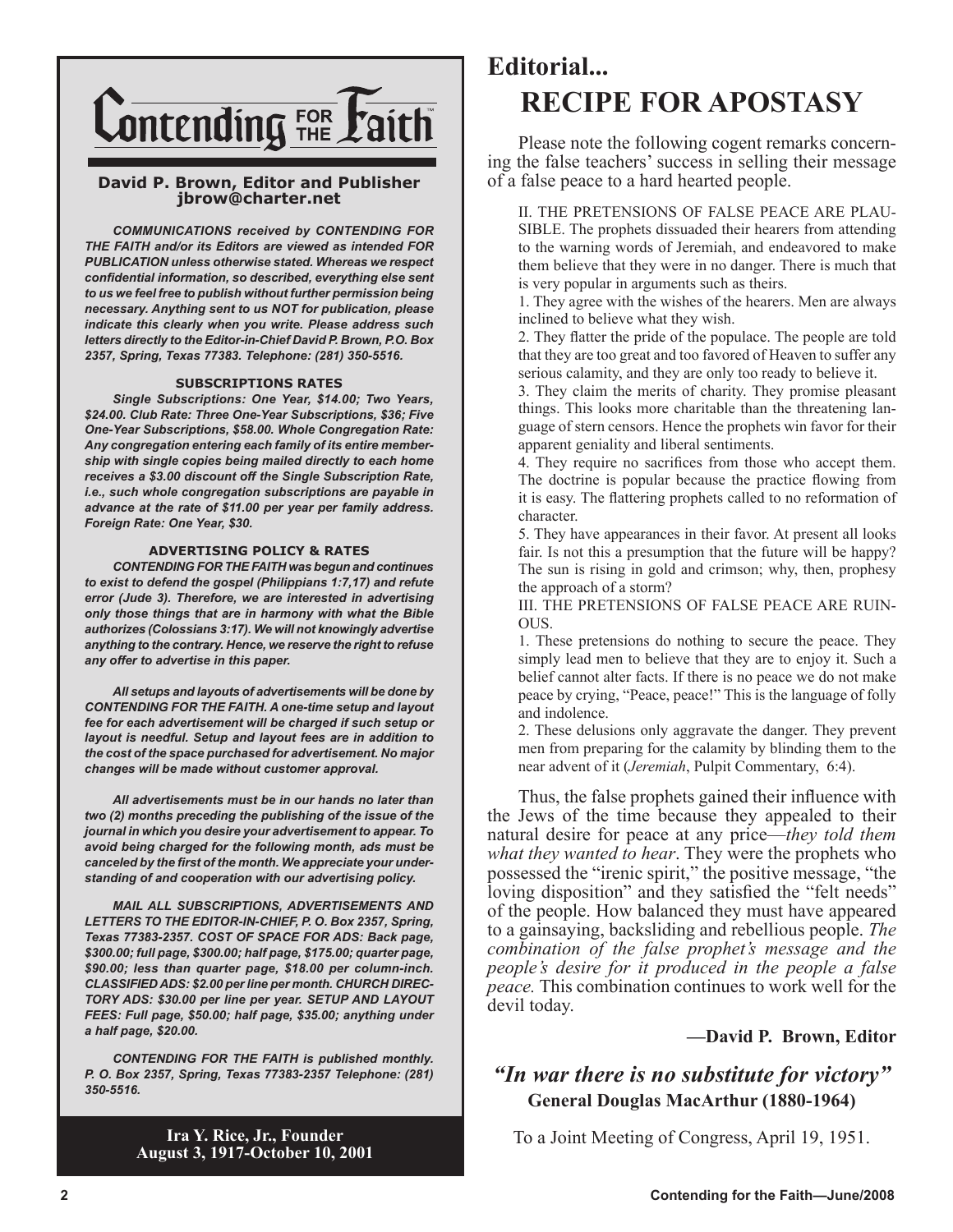#### **(Continued from page One)**

Mac Deaver's fatally erroneous views relating to the direct operation of the Holy Spirit on the heart of Christians and his doctrine that baptism in the Holy Spirit is part of the plan of salvation. Rather, they have remained on very amicable terms with him. A few years ago he spoke for the student graduation ceremony. In recent years they hosted a debate in which he was a combatant. In 2003, several of the church and school staff extended fellowship to the Pearl Street congregation in Denton, Texas, by preaching in a Gospel meeting–type lectureship, knowing that its eldership was in full sympathy with the Deaver doctrines. (Brown Trail had openly distanced itself from Pearl St. for the 13 years prior to this meeting.) More recently, the Brown Trail church made brother Goebel Music, an outspoken supporter of Deaver's doctrines, its honoree during Fort Worth Lectures. In the fall of 2007, the Brown Trial church bulletin advertised the Gospel meeting at Sherman Drive Church of Christ (formerly Pearl St.) in Denton. Mac Deaver is the preacher for this apostate congregation and Glen Jobe, a long-time and outspoken disciple of Deaver, preached in the meeting.

## **Addressing the Causes of Alienation**

All of the above items are heavy burdens of error that faithful brethren cannot tolerate, which the Brown Trail brethren surely must know by now. Recognition of the need to address these issues is evidenced by some comments on the BTSOP Website, mentioned earlier. We will do well to notice some of their statements. All of the statements quoted below will be found by clicking on the "Our Conviction" button (the center button immediately under the photo) on the home page of the Brown Trail School of Preaching Website.

# *Statement Concerning Marriage, Divorce, and Remarriage***:**

We believe that marriage is intended to be enjoyed by one man and woman until they are separated by death. We believe that the only exception to this arrangement is outlined in Matthew 19:9—namely, that a fornicator may be put away by the innocent spouse, thus allowing that innocent one the freedom to contract another marriage. All other divorce and remarriage situations constitute adulterous unions—Romans 7:1-3. We do not believe that marriage may be a matter of convenience or in the "doctrine" of "mental reservation" relative to marriage. It is our belief that when a man and woman commit themselves to marriage, regardless of why they do so, they are married.

Consider the following observations on the foregoing statement:

- 1. I find nothing with which to disagree in this statement, and I commend it.
- 2. The last two sentences are obviously aimed at and are an attempt to disavow the Dave Miller doctrine of "intent-only" marriage, as applied to the case of Everett Chambers, without using the Miller "intent" terminology.
- 3. The Brown Trail elders defended Miller and his "marriage intent" doctrine when he applied it to Chambers, admitted Chambers to BTSOP, and allowed Miller, director of BTSOP, to appoint him as the practical director or the school.
- 4. Note that the statement refers to a marriage such as Chambers' marriage to his cousin (in order to secure his Green Card) as a marriage of "convenience"—not a bad way to describe it.
- 5. The statement correctly implies that a marriage for the sake of "convenience" is **nonetheless an actual marriage**.
- 6. The statement correctly refers to the "marriage intent" doctrine (without using that term) as a form of "mental reservation," a tacit admission that the very way some of us, in our exposure of the Miller error, have characterized it all along is correct.
- 7. The last sentence of the statement is a strong repudiation of the "marriage intent" error, which the BT elders defended on behalf of Miller, even misusing some of brother Tom Warren's statements in their feeble defense. The doctrine alleges that, although Chambers and his cousin applied for and received a license to be married, went through a marriage ceremony, signed all of the documents making them husband and wife, and had to get a divorce to dissolve their marriage, they still were never married because there was no "intent" on their part to be husband and wife.

Either the BT elders agree with this statement on the BTSOP Website (if not written by brother Robert Stapleton, BTSOP director, at least approved by him), or they do not. If they agree with it, they have altered their position. They owe it to the brotherhood (and especially to Dave Miller) to make their change of conviction known far and wide, accompanied by a statement of repentance for ever sanctioning such an ungodly and ridiculous position.

## *Statement Concerning Re-evaluation/Reaffirmation of Elders:*

We believe that elders in the local congregation setting have authority over that congregation in matters of expedience, and that the congregation should have input regarding who serves

**"MAY A WOMAN TRANSLATE A SERMON TO AN AUDIENCE THAT INCLUDES MEN?" A Written Debate Between**

**the Late Bob Berard and Robin Haley**

**OVER 100 PAGES, CD ROM RESEARCHABLE PDF <b>R** 

**\$5.00 PER CD ROM**

**PRICE INCLUDES S&H**

**ORDER TODAY** *CFTF*  **P. O. BOX 2273 SPRING, TX 77383-2273**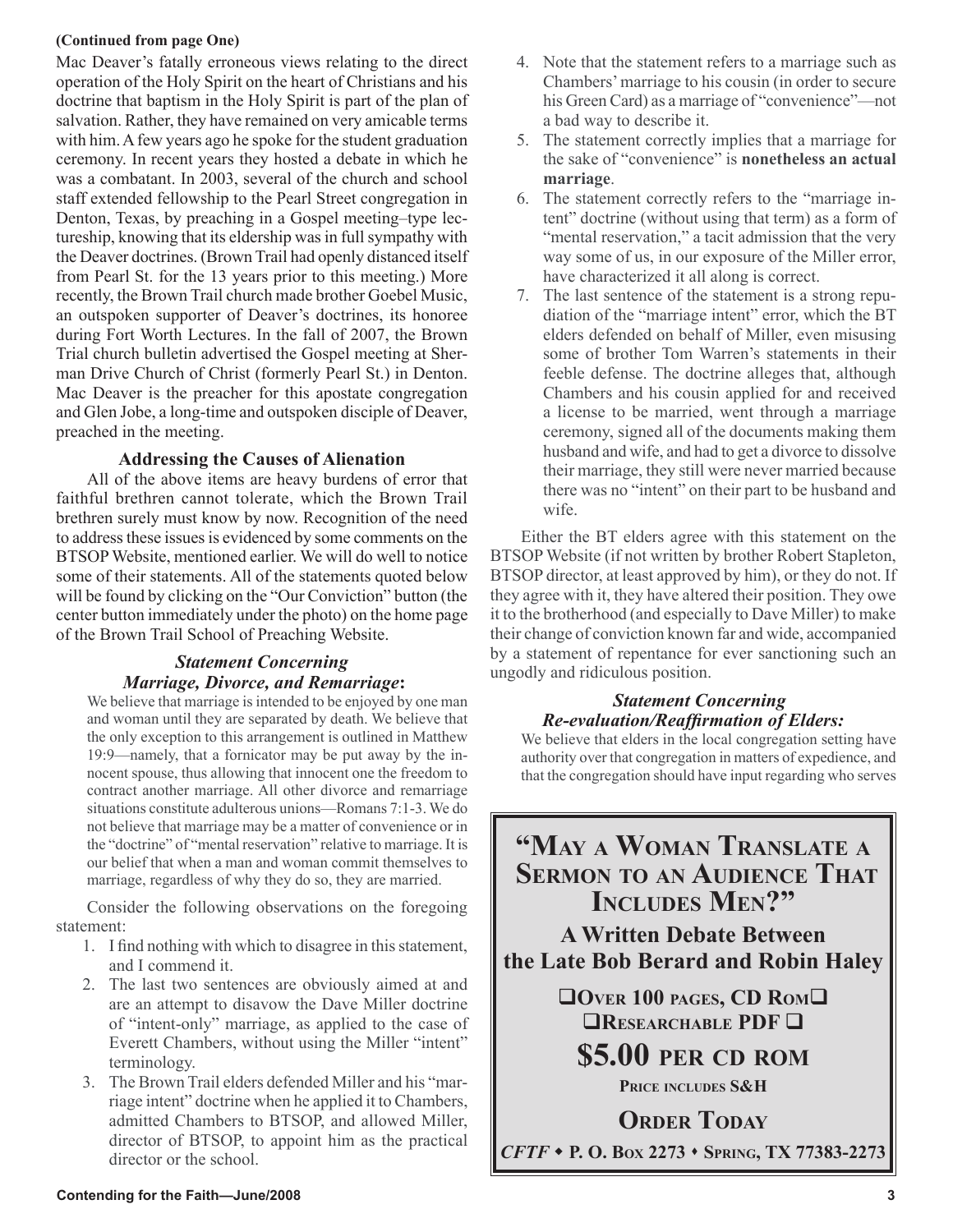as elders—Acts 14:23; 1 Timothy 3:1–7; Titus 1:5–11; 1 Peter 5:1–3. We do not believe it Scriptural to practice elder "reaffirmation" in view of the dismissal of qualified elders. Elders who sin should be rebuked **"before all, that others also may fear"**—1 Timothy 5:20.

Consider the following observations on the previous statement:

- 1. As far as it goes, I have no problem with this statement.
- 2. However, this disclaimer on elder "reaffirmation" is only a qualified disclaimer, rather than an outright repudiation of the practice. It provided for some wiggle room. (This is sort of like brother Curtis Cates' bold denunciation of elder re-evaluation/reaffirmation "as practiced by the liberals.")
- 3. This statement does not agree with what Brown Trail practiced, not once, but twice, whereby any of their elders then serving who received less than 75% of the "votes" cast were to be turned out, **even if they were qualified**.
- 4. This statement does not agree with the written statement issued by the BT elders in 2005, in which they said they "could not cite Scripture that would direct them in the removal of elders who refused to step down for the benefit of the congregation." (Note, they did not say the elders they wished to remove were unqualified.) They excused their 2002 procedure by "the end justifies the means" philosophy ("What else could we do?"). In other words, the elders argued that the elder r/r program they conducted was an expedient method for removing unwanted elders, which implies that they still believed (at the time they issued their statement) that the program was authorized. In their statement, the elders promised never to conduct such a program again. But why not, if it is authorized and if a third occasion arises in which some of the elders desire the resignation of one or more other elders, even though they are still qualified? While they admitted to making "mistakes" in their 2002 procedure, this admission is far from admitting that it was sinful.
- 5. This statement (on the BTSOP Website) does not agree with Dave Miller's addition of a new qualification for elders (i.e., he must be "perceived as a leader") or he should not be reaffirmed/reconfirmed, **even if he met the Scriptural qualifications**.
- 6. Whereas Miller and BT excused the practice by claiming there is no Scriptural method set forth to dismiss unqualified elders, and therefore the elder r/r procedure is simply an expedient method, at least some of the BT brethren have now obviously discovered what many of us have been saying all along: **1 Timothy 5:19–20 gives the Scriptural remedy for dismissal of unqualified elders**.

Either the BT elders agree with this statement on the BTSOP Website (also written and/or approved by brother Robert Stapleton, BTSOP director), or they do not. If they agree, their agreement represents an outright denial and repudiation of that which they formerly authorized and have staunchly defended. If they have altered their position, they owe it to the brotherhood (and especially to Dave Miller) to make their new convictions known, accompanied by a statement of repentance for ever sanctioning such an ungodly and ridiculous position and unauthorized practice.

## *Statement Concerning the Holy Spirit*

 The nearest the Website comes to mentioning the Holy Spirit is the following:

We believe that the Bible is the complete, inerrant and inspired word of God, and that it is all-sufficient for the purpose God intended—2 Timothy 3:16–17; 2 Peter 1:3.

Consider some observations on the preceding statement:

- 1. The statement is good, again, as far as it goes.
- 2. The qualifying clause regarding the all-sufficiency of Scripture (*for the purpose intended*) allows much latitude of belief, however, depending the way one defines the "purpose" of Scripture.
- 3. Mac Deaver could have written this statement, and certainly, he would readily "Amen" it. In fact, it is exactly what he has been saying for more than ten years concerning the all-sufficiency of Scripture when we have charged that his Holy Spirit error in fact denies this crucial Biblical doctrine.
- 4. Given the very close and cozy relationship BT has had for many years with the Deaver family, and has continued to have with Mac Deaver in recent years (as referenced above), it is hard not to believe this statement was worded so as not to offend this erring



*—Dub and Lavonne McClish*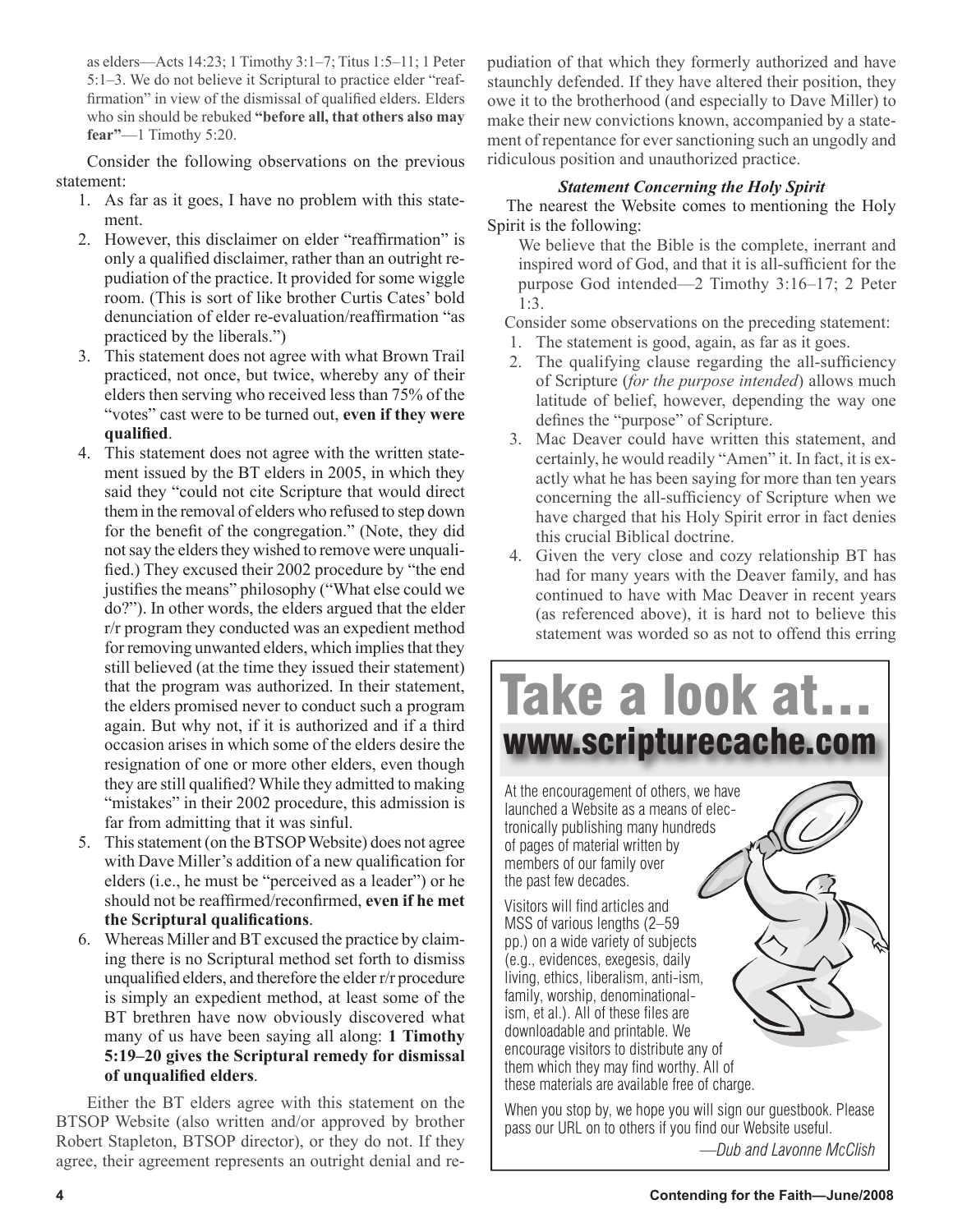brother by contradicting his error.

5. Suffice it to say, BTSOP has had numerous opportunities to distance itself from Mac Deaver's errors in the past decade, but it has chosen not to do so. The school missed another golden opportunity to separate itself from Deaver's errors in its statement on the Website, but most certainly failed to do so.

## **Conclusion**

If the BT brethren think that such statements, short of open acknowledgment of the errors they practiced, taught, and/or defended on more than one occasion since 1990 will restore the confidence of faithful brethren in what was once a congregation and school of unquestioned soundness, they deceive themselves. The lump under the rug is piled very high from the various things they have swept under it, going all the way back to 1989 when they lost the three conservative men in the eldership, mentioned earlier.

Why should these matters be of interest to or even the "business" of brethren generally? What "right" do brethren remote from Brown Trail have to call attention to such things? These are good questions, and the answer is not difficult to ascertain. Brown Trail is involved in at least two programs of work ("Truth in Love" TV program and BTSOP) for which they solicit and receive funding from brethren throughout the country. Those who thus solicit funds for their works must recognize their accountability to brethren generally. The Brown Trail elders, through these works, as well as through the annual Forth Worth Lectures, are in a position of unusual influence. Because of their past and continued defense of Dave Miller (and the elder r/r program and his "marriage intent" doctrine, both of which bear his principal imprint), they are equally culpable with Miller for the fellowship crisis that now grips a once united brotherhood. Their continued fellowship with Mac Deaver only intensifies their blame.

# **FREE CD AVAILABLE**

*Contending for the Faith* is making available a CD-ROM free of charge. Why is this CD important? ANSWER: It contains an abundance of evidentiary information pertaining to Dave Miller's doctrine and practice concerning the re-evaluation/reaffirmation of elders, MDR, and other relevant and important materials and documents directly or indirectly relating to the Brown Trail Church of Christ, Apologetics Press, Gospel Broadcasting Network, MSOP, and more.

To receive your free CD, contact us at *Contending for the Faith*, P. O. Box 2357, Spring, TX 77383- 2357, or email us at cftfdpb $@g$ gmail.com.

If you desire to have a part in the distribution of this important CD you may make your financial contributions to the Spring Church of Christ, P. O. Box 39, Spring, TX 77383.

Faithful brethren do not seek the destruction of Brown Trail, but the forthright, unqualified repentance of her elders. All who have been alienated from her since 1990 would rejoice greatly at such and we would encourage these men to our utmost if they would do so. The statements on the BTSOP Website are a step in the right direction. It would be wonderful indeed if the elders would not only "catch up" with these statements, but come full circle in their repentance. Until they do, faithful brethren will have no choice but to obey Paul's injunction: **"Be not ye therefore partakers with them…, and have no fellowship with the unfruitful works of darkness, but rather even reprove them"** (Eph. 5:7, 11).

> **—908 Imperial Dr. Denton, TX 76209**

# **MY KUWAITI TIMES**

# **Andre Washington**

During my three and a half years in Kuwait as a contractor in support of the American troops in our country's fight in the war on terrorism, there was not a time that I did not feel proud to be a Christian from the greatest nation on the planet. To say the least, my time there was interesting and very educational. As most would expect, there are vast differences between the American and Arab worlds, culturally, religiously, and socially. Missteps away from our American military base, while out in the general population, could get one in some serious trouble in a very non–accommodating jail. Being ignorant of the laws that govern this Muslim state can do it. During my time in Kuwait there were vast amounts of American expatriates who found themselves on a one way ticket back to the states for different violations. Before arriving in the country, and as one might expect, all expatriates are well indoctrinated about these differences, especially the religious ones, by their respective companies. They are constantly made aware of these differences, especially during Ramadan the annual Muslim holy time of the year. This means no eating, or drinking liquids of any kind, or even chewing while away from the base during their holy month. Many of these differences were shocking if not outright insulting to many Westerners. But of all the shocks, insults, outlandish laws and behaviors I observed, my greatest shock was yet to come.

Before arriving in the Middle East and being warned by company officials to refrain from "proselytizing" while out in the general population, I often wondered when I would engage in religious dialogue with Muslims. Well, my first opportunity came, of all places, out in the general population. An Egyptian security guard at our villa invited me to the mosque and offered me a Koran. For me it was quite tempt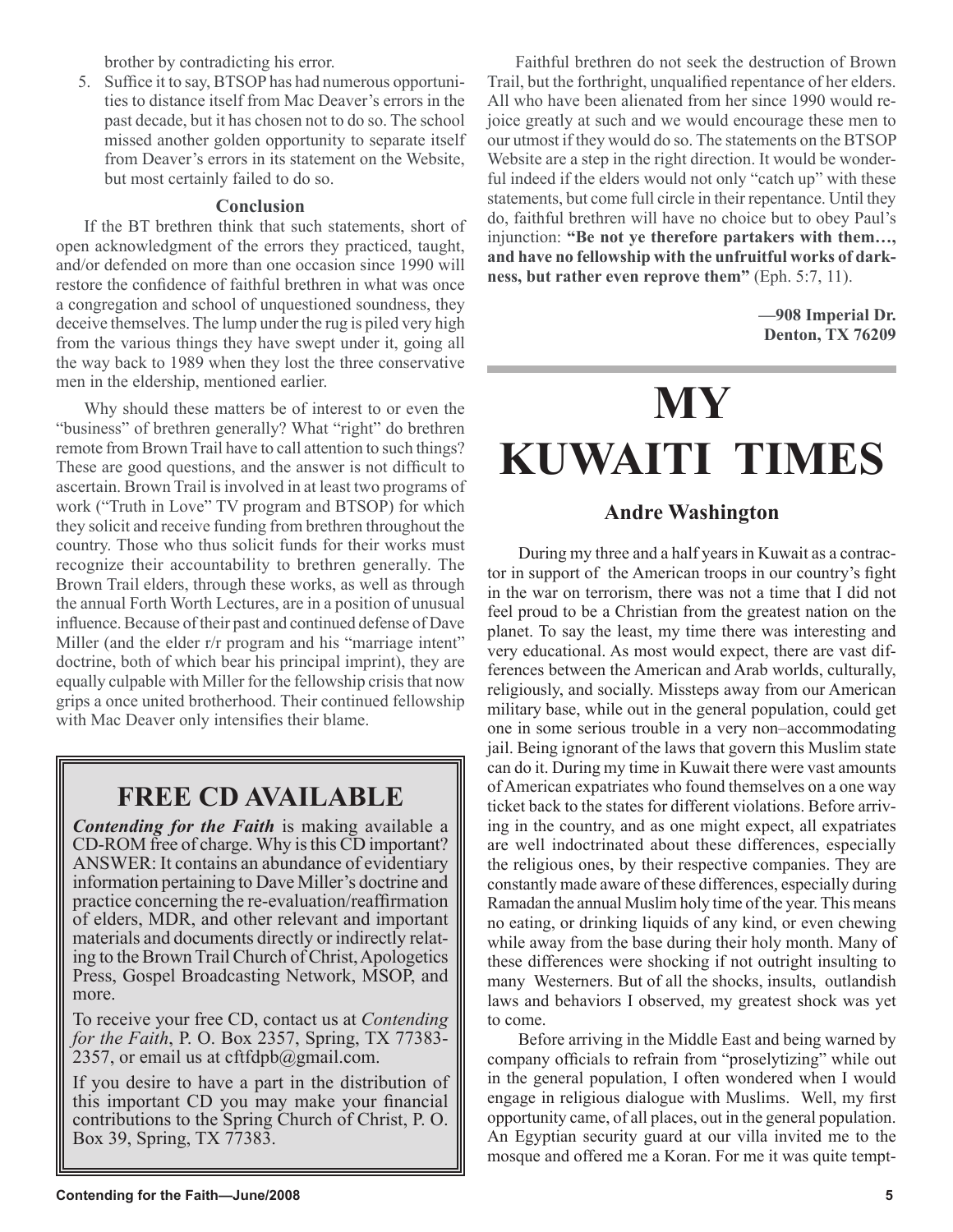ing to began to engage him about spiritual matters regarding Christ. While the conversation went nowhere, I was reminded of the dangers of that type of talk away from the base.

On base there were various religious beliefs of expatriates (Westerners) and foreign nationals from India, Pakistan, Sri Lanka, Nepal, Bangladesh, the Philippines, Kosovo, and Bosnia, as well as other parts of the world. Many of the foreign nationals on base were very humble, shy and reluctant to express themselves about very much except their job responsibilities. Muslims and Hindus were comfortable with my personality and from time to time they would engage me in religious conversation about the differences between our religions. For the most part these folks were courteous and, although very immovable in their faith, they knew how to disagree without being disagreeable.

 The Muslims I communicated with believed that Jesus, Isa in Arabic, was a good man and a prophet of God. They seemed to have a healthy respect for Him as a good man, but made it clear that Muhammad was the last and greatest of the prophets. There were a series of questions I usually asked of them that always seem to keep them backpeddling. Those questions were; Why, as Muslims, do you give Jesus (Isa) any credibility at all as a prophet of God? Why not consider Him nothing but a liar and a fraud? Who was it that died on the cross? Where is your proof that it was not Him? They in turn asked me why do you question why we speak of Isa in a respectful way? I communicated that if I was a Muslim, how else would I view Him when what He says contradicts the Koran, such as when He stated and acknowledged that He is the Son of God (John 10:36). I reminded them that the Koran states that Allah has no Son. Regarding Christ death on the cross, their answer was usually that someone else died on the cross and it was made to appear that He died on the cross. My question back to them was: "Who made it appear that He died?" From that question I usually received no response. I communicated that Jesus was no hermit and was known by the people throughout the region of Judea, and Galilee, including the Jewish religious leaders who wanted Him dead. The Roman soldiers knew who He was and certainly his mother knew Him as he was dying for the sins of the world on the cross of Calvary. There were similar disagreements with Hindus and those who felt there was nothing wrong with their religion. For them, the qualification that one must meet in order to enjoy eternity with God was just primarily being a good person.

What was most appalling were the American expatriates who claimed a belief in God, the Bible, and were "self" professed Christians. At times they would come in on these discussions, saying to me in front of these folks, "What's the big deal as long as you believe in God and have a good heart?" "Besides," they would say, "we all serve the same God anyway". I often wondered, "What ignorance," as I thought about what the scripture teaches in **Hosea 4:6— "My people are destroyed for lack of knowledge"**. They in turn would take up the debate with me sometimes. One man denigrated our Lord to a mere man who made mistakes just like anyone else. Wow! What a force for Satan, this particular American

expatriate was. He ranted and raved about the years of Jesus between ages 12-30, suggesting our Lord, no doubt, had a wild life during those years. He made such a ridiculous statement before a devout Hindu with whom I had been working with for months. What a discouragement, but I understood as I recalled what our brother Paul stated in 2 Corinthians 4:3, **"If our gospel is hid, it is hid to them that who are lost"**. One woman who was known on the project to carry her Bible with her, stated to me that she was not interested in any of the apostle Paul's opinions. All she needed was what Jesus said. Looking at her in horror, I asked here how she felt about II Timothy 3:16-17. After I quoted the verses with a smile, she gave me an honest reply that I wish all men would do when corrected by the Word of God. She stated, and I quote, "I stand corrected".

There were also other American expatriates who stated that it did not matter who or what you believed in, whether it was Muhammad, Krishna or Buddha just as long as your heart was right and you did the right things in life. The shock of such ignorance was overwhelming to me. I would ask such individuals, "Do you believe in what the Bible says?" And, "Do you believe in Jesus and what He says?" The answer to these questions were always an emphatic, "Yes." When I reasoned with them that such could not possibly be the case in light of their statements, they accused me of being narrow minded. I communicated to them in no uncertain terms that I was proud to be labeled narrow minded because our Lord was also narrowed minded in His approach to salvation. I would quote to them what Jesus said in John 14:6**— "I am the way the truth and the life, no man cometh to the Father but by me."** I would reason with them that Jesus leaves no room for Muhammad, Krishna, Buddha or any other man or thing. He was very clear in stating in Matthew 28:18 that all power in heaven and earth had been given to Him and Him alone. After making these statements I would only receive blank stares as I would remember what the Scriptures teach in such passages as Titus 1:10-11 which reads, **"For there are many unruly and vain talkers and deceivers, specially they of the circumcision whose mouths must be stopped, who subvert whole houses, teaching things which they ought not, for filthy lucre's sake."** And, also in 2 Tim. 2:15, **"Study to shew thyself approved of God, a workman that needeth not to be ashamed, rightfully dividing the word of truth".** Let us all be on watch for the opportunity to teach and defend the word of God.

> **—15323 Ensenada Dr. Houston, TX 77373**

*Truth Exists, only falsehood has to be invented.* Georges Braque (1882-1963)—From: *Pensees sur l'Art*

**CD OF 2008 RING CFTF LECTURESHIP BOOK, PDF RESEARCHABLE** *UNITY—FROM GOD OR MAN* **\$8.00 PLUS POSTAGE ORDER FROM:** *CFTF***, P.O. BOX 2357, SPRING, TX 77383-2357**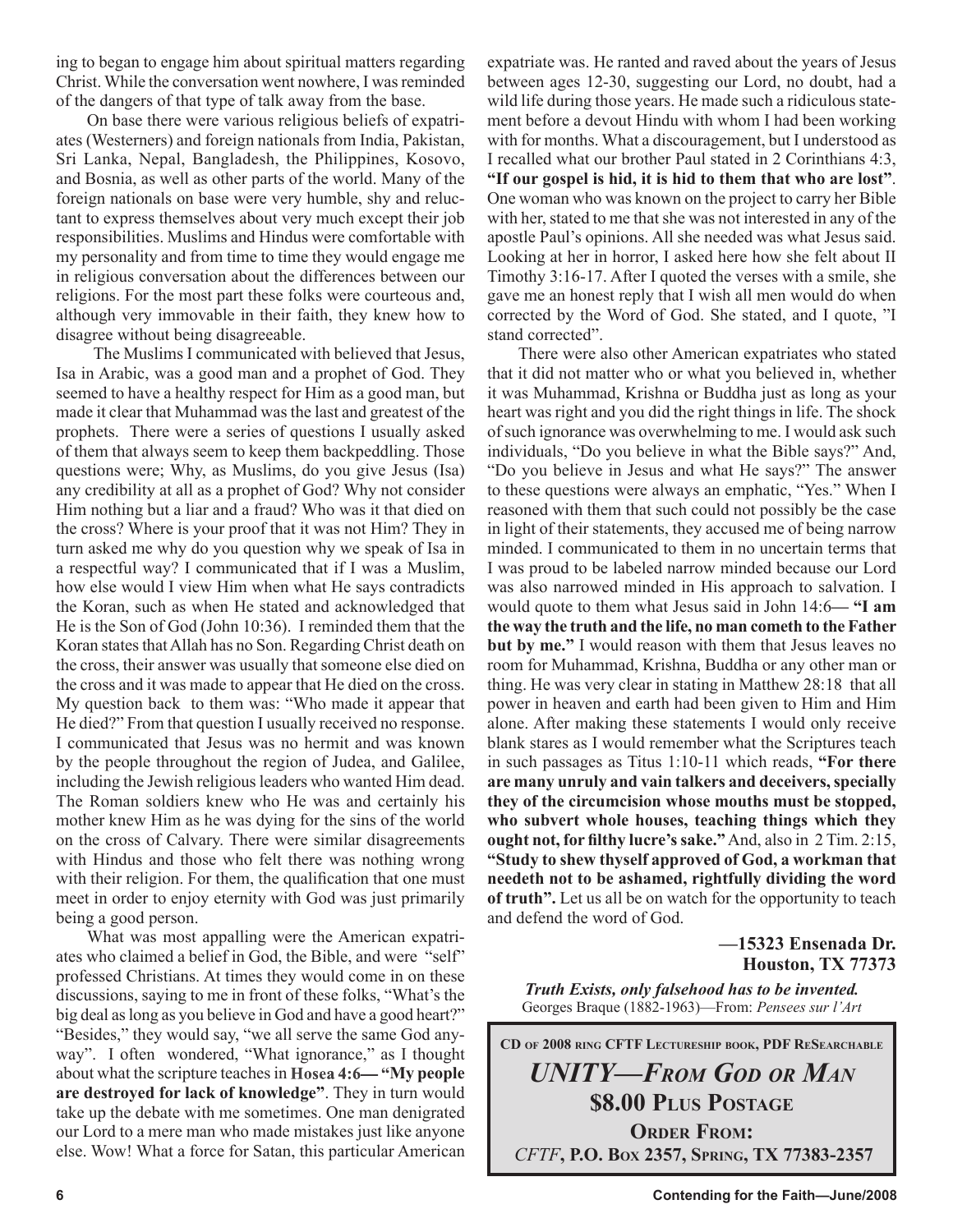# **RECOMMENDED READING:** *UNITY—FROM GOD OR MAN?*

# **Gary W. Summers**

Some of the best resource tools published in the past decade have come from the Spring Church of Christ, whether in association with Houston College of the Bible, Spring Bible Institute, or Contending for the Faith. Excellent analysis and comprehensive coverage has been provided for Calvinism (1998), Pentecostalism (1999), Roman Catholicism (2000), Mormonism (2001), Jehovah's Witnesses (2002), Islam (2003), Judaism (2004), and Anti-ism (2006). The subject of Morality (2005) has also received thorough attention. Last year and this year, the subjects have been related: Fellowship (2007) and Unity (2008).

Once again, Unity—From God or Man? furnishes the reader information that can be of great value at determining with whom to (or not to) be united. Consider this insight from brother Guy N. Woods:

The first step away from the Truth on a topic is the most significant. This is the case, because on that first false step away from the Truth, is the foundation on which all the other erroneous steps to a false doctrine system are built (1).

 This observation may seem obvious, but brethren often overlook the obvious, waiting for someone to take a giant leap away from the truth, but Woods is right; people tend not to notice small steps, or perhaps they discount them. By the time someone adopts a position that is blatantly false, either people fail to notice, or they have ceased caring by that time.

 Yet this hindrance to unity is pointed out quickly. Also mentioned is the excellent illustration about Eddie Rickenbacker and his crew—why it was necessary for them to land in the sea and wait for rescue (2-3). And this is still just the introduction to the book, which serves to foreshadow the rich material that lies ahead. These marvelous illustrations have a bearing on the important subject of unity.

 That brethren cannot enjoy unity with each other is demonstrated by the first chapter, "Is the Church of Christ in Crisis?" The answer is yes. Part of the chapter outlines how a church begun in 1958 in Virginia slowly digressed over the years until now it bears no resemblance to the body of Christ. The details and names are included in the book, but this review will only mention that the name of the state and that, instead of reverent worship, they now offer "rock and roll," which ought to please a certain segment of the church that thought that all of the emphasis on spirituality (reading, studying, praying, evangelizing) was a bit too stuffy anyway (11). One would have to see the emphasis on such carnal activities as dancing to believe it.

 After discussing some fundamentals concerning the Restoration Movement, the author comments on para-church organizations, instrumental music, the 1906 census, and Carl Ketcherside, who was one of the architects of modern liberalism. He was of the "anti" persuasion, but in 1951, in

a small village in Ireland, he decided that fellowship should be broader than what he was practicing at the time (27). In only 23 years, he had decided that baptism no longer needed to be for the remission of sins (29). Men such as Rubel Shelly have followed in the footsteps of this apostate.

 Not all of those who are headed for Camp Liberalism, however, have so obviously renounced Biblical principles. Some are still wearing the label of "conservative." Dave Miller, for example, has a reputation for being a conservative, largely due to his excellent book, Piloting the Strait. But what about his justification of the re-evaluation and reaffirmation of elders, which the Scriptures do not authorize (Col. 3:17)? What about his "marriage intent" doctrine? And what about all of the brethren who continue to fellowship him and refuse to encourage him to repent? As brother Woods said, "The first step away from the Truth is the most significant." Several other departures are also mentioned.

 After "God's Plan for Unity" is set forth, according to Biblical principles, the next chapter answers the question: "Is the Church of Christ a Sect?" The author reviews some of the statements made by Ketcherside and others who have made this charge. Of particular interest is the rationale used by a lawyer who is a member of the church to prove that Max Lucado is not a false teacher (97-98). Needless to say, the "evidence" would not stand up in a court of law. Also included is an open letter to certain representatives of a school of preaching to discuss statements they made, charging brethren with lying and being vile. The invitation was ignored even though they could have selected the location and the men to take part in the discussion (101-102). It seems that "the sounds of silence" have become more intense.

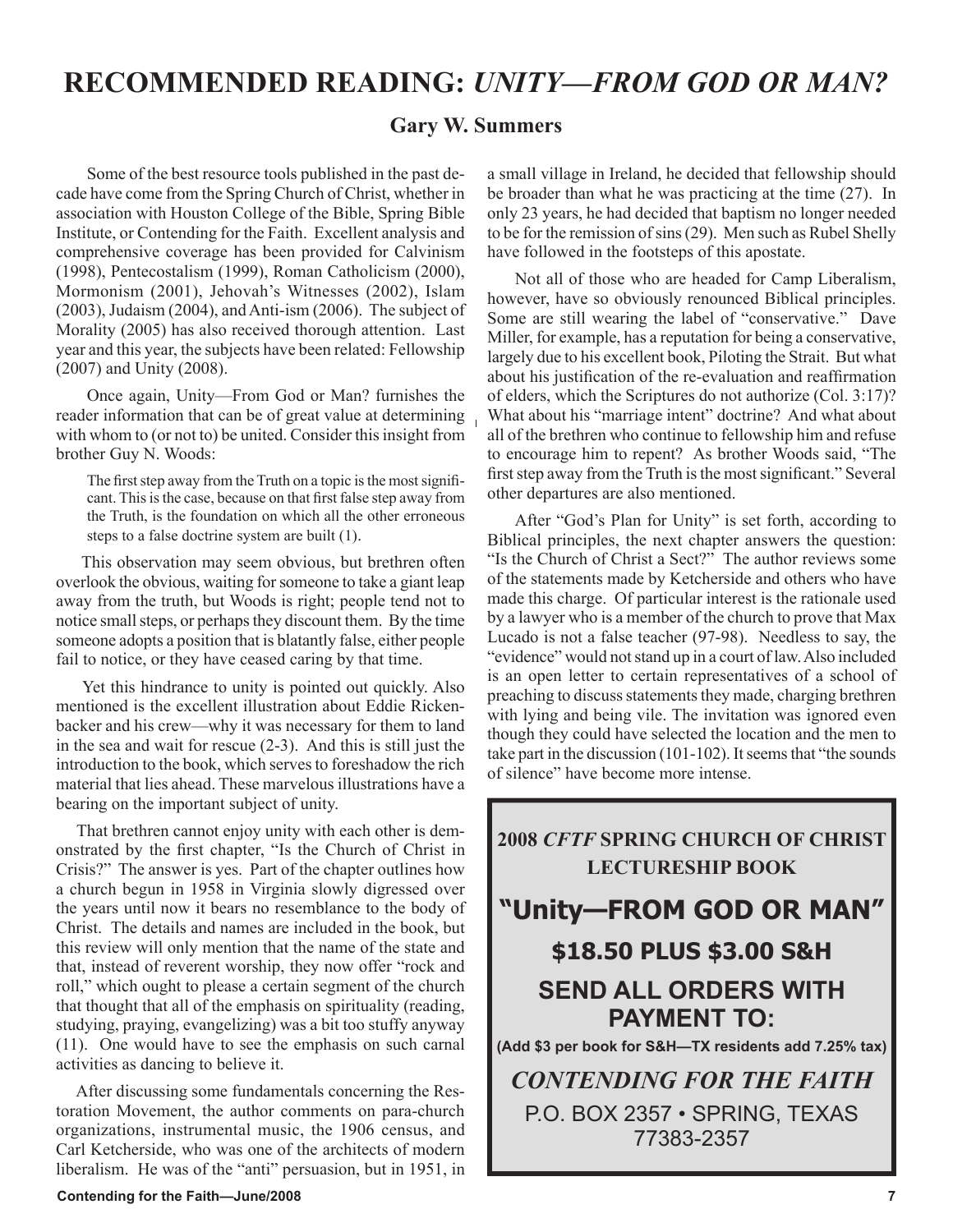After a discussion of "The Restoration Principle of Unity," the subject is "Unity and Doctrine," and the writer presents outstanding information concerning 2 John 9-11, which many (specifically false teachers and their followers) are attempting to make null and void. The views of ten Greek scholars are presented (132-35). A thorough refutation of "A to Z" fellowship is also presented (135-38). Some do not want to be considered "guilty by association," but they continue to fellowship the guilty. Would we not regard anyone as silly who said, "Joe robbed a bank five years ago, has never repented of it, and is living off the proceeds of the crime; but he and I are just good friends, you can't think that I approve of his actions"? "Really?" one might ask. "How would things be any different if you did approve of his actions?"

"Love, the Authority of the Word, and the Unity of the Church" covers more important, fundamental teaching on this subject. The need for a standard is emphasized, and a humorous illustration involving an orchestra is included which bolsters the point (154). The writer also provides an interesting comment on the often-heard saw, "We should always err on the side of mercy" (155). The next chapter, "Godly Fear and Unity," furnishes the reader with a number of Biblical examples on this topic.

Another appropriate analysis for a book on unity is; "Causes of Division." Some ought to meditate on this subject a long while. Many whom we once thought were as sound as the day is long have changed. One writer once correctly wrote: "It would be more accurate to say that one of the first major apostasies that beset the Lord's church came in the area of church government" (215), but now he is defending the one who is teaching the elder re-evaluation/reaffirmation heresy (which involves church government)! (Of course, the current error is different than that of the second century, when one elder began to be exalted over another, and then those men became spiritual rulers over an area—none of which was authorized in the Scriptures. But how ironic is it that the same individual who would denounce one departure in church government would then end up defending another departure from what the Bible teaches!)

### **"The Responsibility of Elders…."**

Who has the job of guarding the flock from wolves? Whose work is it to see that unity is maintained in the local congregation? Elders (and the deacons who serve under them) have this responsibility. If there is one chapter from this book that ought to be required reading for all elders, it is this one. There are 36 endnotes for the forty pages of material, thus making it a well-documented treatise. It begins with an analysis of Ephesians 4:1-6 and then argues from the Scriptures that unity needs to exist with some but not with others (2 Cor. 6:14-18; Eph. 5:11). The author next examines the qualifications and appointment of elders.

Then the writer deals with this topic: "The Removal of Unqualified Elders," which involves the error of Dave Miller and the re-evaluation/reaffirmation heresy. Sixteen objections are offered to the idea, as practiced by "conservatives" (235-36). Elder-deacon relationships are also examined, as

well as elder-trustee relationships. Another crucial aspect of this topic is the authority of elders. Their work also receives extensive treatment. Any congregation thinking of appointing elders (or if simply in search of good information on the subject) should obtain this material.

After "Gospel Preachers and Unity," is "An Informed Membership and Unity." The fact that elders have the responsibility to guard and protect the flock does not excuse individual members from their own duty in this regard. The author provides two historical accounts that occurred 140 years apart in which brethren from the United States warned brethren in Britain of false teachers coming to them. The first instance involves Alexander Campbell alerting the British churches about Dr. John Thomas (297-300); the second concerns "the Boston" movement (300-304). The comparison of these two situations proves interesting. Also included are some pertinent comments about The Christian Chronicle and the current advertisement policy that they have (304-308).

"The Autonomy of the Church and Unity" contains a study of New Testament passages showing the fellowship and unity that existed among churches in apostolic times. By the end of the first century, however, even Jesus threatened to withdraw fellowship from at least one congregation, which emphasizes that all congregations have the responsibility to evaluate where they are and what they need to do to improve.

Mac Deaver's heresy of the direct influence of the Holy Spirit is cited as an example of that which disrupts fellowship between brethren. Deaver's own words are quoted, which should be sufficient for anyone to understand regarding the dangers of his doctrine (326). Another section about para–church organizations carries the subtitle, "Show Me the

# Guilt By Association

**A 19 page tract by**

Lester Kamp

EDITOR *Matters of The Faith*

25 CENTS EACH OR \$20 PER 100 PLUS POSTAGE

# ORDER FROM: Lester Kamp PO Box 440297 aurora, co 80044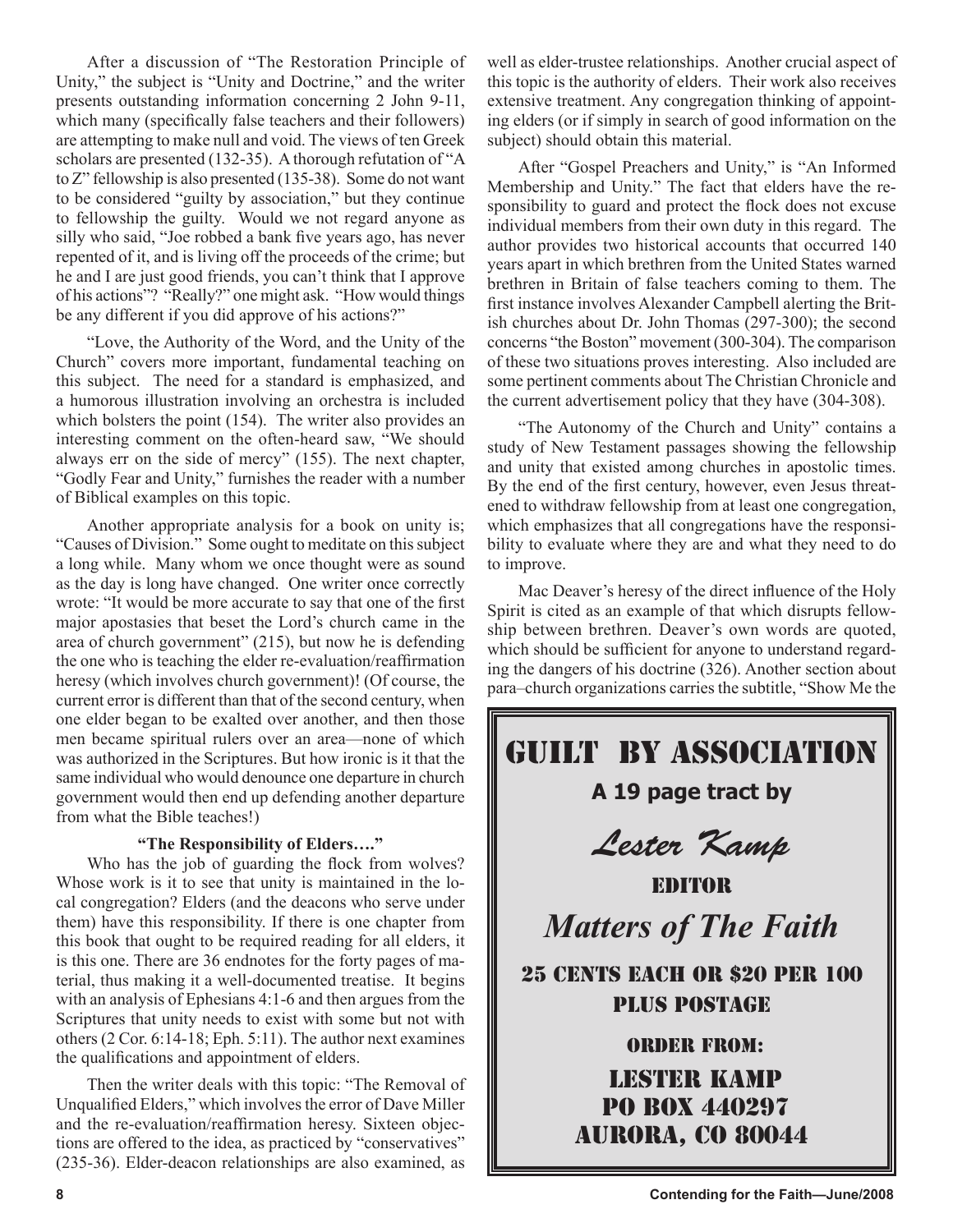Money." Have brethren ever totaled up all of the educational, benevolent, and evangelistic organizations that we operate and wondered how much money it takes to support all of these? How many millions are spent annually on these works?

"Church Discipline and Unity" evaluates the shortcomings of Achan and the need for God to "withdraw" from him (336-39), even though he made the percentage of evil quite small among the Israelites. Seven purposes for withdrawing fellowship are mentioned, and four types of sin which necessitate exclusion from the Lord's church are presented.

"How Does Repentance Relate to Unity?" references J. W. McGarvey's sermon on the subject and his opinion that "the greatest obstacle to salvation is man's obstinacy, man's stubbornness" (360). The writer also cites a lengthy quote by David Lipscomb, in which he argues: "Nothing can keep two persons in Christ separate" (368).

"A History of Unity Movements in the Church of Christ" would be profitable reading for many brethren, including even some comments about Luther, Calvin, and Zwingli (374). The section on "The Legacy of L.L. Pinkerton" is definitely must reading for all (380-81). One church has posted the following "argument" on its Web site in favor of instrumental music:

We make use of instrumental music in our public worship services, contrary to the practices of the Churches of Christ (noninstrumental). We believe that worship using instruments has biblical precedent in the Old Testament and that instruments, while not explicitly mentioned in the New Testament, are nowhere forbidden or condemned in the Scriptures (386).

Now substitute for worship using instruments the following phrases: worship using incense, worship that involves dancing, or the practice of polygamy. None of these are condemned in the New Testament, and all of them were practiced under the old covenant. The above quote actually acknowledges that the New Testament does not authorize the use of instrumental music, and that authority, according to Colossians 3:17, is essential. This chapter also contains a "Marks of Identity" section for the Disciples of Christ (390-91).

The next chapter explores the deficiencies of "Union in Diversity." After a consideration of the seven "ones" in Ephesians 4, the writer presents a lengthy quotation by Dallas Burdette, in which he laments: "Unity among many Churches of Christ is based upon conformity…" (409). How awful! Apparently, some brethren have the temerity to read and abide by 1 Corinthians 1:10—something which Burdette, Shelly, Lucado, ACU professors, and others would not deign to do.

"The 'New Hermeneutics' and Unity" examines Biblical authority and the ways in which God authorizes us to practice or teach the things we do. A quote from The Second Incarnation is refuted, as is the ideology of those associated with "the scholarship movement." Many of these deny that the New Testament is a blueprint or pattern to follow; they fallaciously argue that it is simply "a love letter," which proves that liberals frequently parrot one another.

"The Influence of the Colleges on Scriptural Unity" is painful to read, since these institutions were once forces of stability for churches but now are at the forefront of apostasy. The first institution mentioned, for example, is Rochester College (formerly Michigan Christian College). Last year they hosted their Second Annual Diversity Dialogue (which practices precisely what the title implies). Can anyone have imagined 20 years ago that a woman would be a speaker at a lectureship?

Carol Van Hooser, a member of the Apostolic Church, was one of two female Keynote speakers…. This biology professor admitted that she taught evolution in her classes…. She also said that it didn't really matter if a student in her class believed that God created the universe in six literal days or if they thought He took eons of time to create it. She asked the question, "What would be the big deal?" (439).

One wonders how she could be oblivious to a subject over which debate has raged for 150 years! This would be analogous to someone saying, "Oh, do we have a problem with illegal aliens?" Some of the same scholars are also at the forefront of leading brethren astray from Biblical morality, which "Immorality and Unity" demonstrates. Many no longer find fault with lying, divorce, fornication, or other acts condemned in the Scriptures.

"Bible Versions and Unity" comprises about 40 pages of the book, and it does highlight some key issues in various translations, but entire books have been written on this subject; so it can only scratch the surface. Nevertheless, it contains many important principles for selecting a good translation.

 "Money and Unity" includes a section on fund-raising and its lack of authority in the Bible. "Worship and Unity" considers the Biblical view of all aspects of worship and then discusses hindrances to unity in all those areas. "Biblical Unity and the Lord's Supper" receives a chapter of its own, however, as does "Music in the Worship of God and Unity," which contains quotations from church historians that show what kind of singing was offered to God in the early centuries after Christ (574-75). The quote by Guy N. Woods on humming is also based on Scriptural principles (581).

"The Christian Home and Unity" completes the book except for the two chapters written for ladies: "How Christian Women Destroy Unity" and "How Christian Women Build Unity." Christian women will enjoy and profit from this thought–provoking material. The writer includes a warning about The Golden Compass (627).

The book was published this year, and its 658 pages make for profitable reading; it contains a blend of Biblical information with examples of current apostasy and is well worth the price of \$18.50. Congregations ordering five or more copies can receive a discount of 30%. It may be ordered from Contending for the Faith, P. O. Box 2357, Spring, Texas, 77383. To order by telephone, call (281) 350-5516.

> **—5410 Lake Howell Road Winter Park, FL 32792**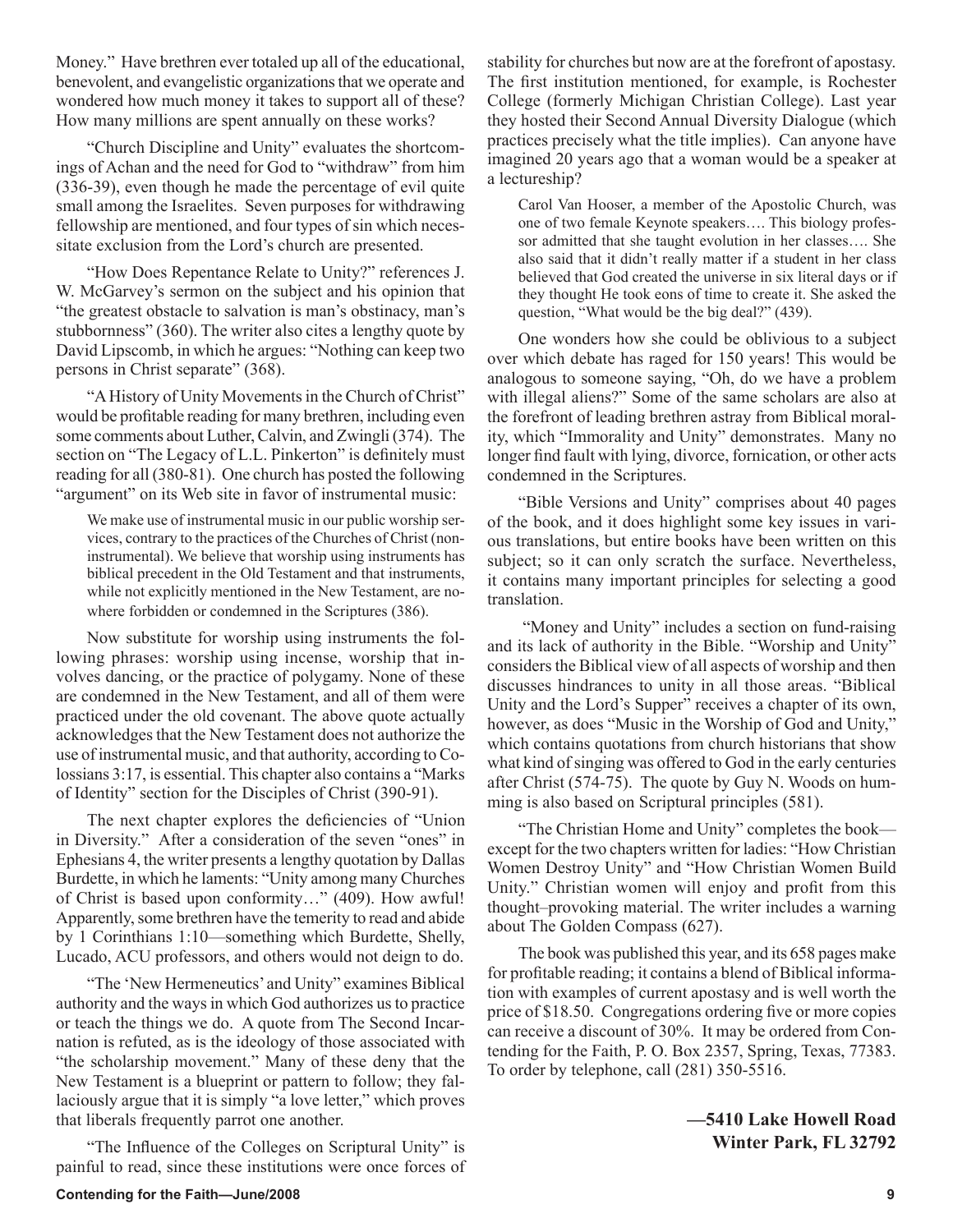# **Keith A. Mosher, Sr. and Paul Vaughn Correspondence**

During April 2007 brother Paul Vaughn spoke on a lectureship in Madisonville, Kentucky. Among the other speakers was brother Keith Mosher, long time teacher at the Memphis School of Preaching. Since Vaughn's lecture topic was "Liberalism" he decided to deal with brother Dave Miller's errors. After informing the lectureship director of what he intended to do in his lecture and having received the director's approval to do so, he delivered it accordingly. Keith Mosher heard his lecture and disagreed with what Vaughn said concerning Miller. In conversation with Vaughn following the latter's lecture, Mosher cited Miller's widely circulated September, 2005 statement to the brotherhood as proof that Miller had repented at least of his teaching and practice of the re-evaluation and reaffirmation of elders as taught and practiced by Miller and the Brown Trail Church of Christ in 1990 and again by the B.T. Church in 2002, as Miller was in the process of moving to his present position with Apologetics Press (See Dub McClish's article beginning on the front page of this issue of *CFTF* for more information on this subject). Brother Vaughn indicated to Mosher that he did not know of any such letter of repentance from Miller. Mosher then stated that he would send a copy of Miller's letter to Vaughn. Some time later the following letter (the original

is in cursive) from Mosher with a copy of said Miller article came to Vaughn. The following is Mosher's letter to Vaughn. **—Editor**

#### **KEITH A. MOSHER, SR.**

Brother Paul,

I told you at Madisonville that the issue is not about Miller. He believes he made a "mistake" in 1990 not that he sinned (1 Jn. 3:4). You say he needs to repent so you are obligated to go to him. We are not his P. R. men here. He has appeared on numerous lecturships since 1990 with various of the brethren who now say he is the problem. I am interested to know how 90% of the brotherhood could apostatize in a few months because of one brother's actions 17 years ago. It is your right not to believe David, but how do you treat those who come forward and tell you things they did or did not do? Do you believe them or split the congregation over those who don't ?

I, too, love you Paul. But, I have no power to tell a man to repent.

/s/Keith *[Vaughn's reply to Mosher is reproduced below.—Editor]*

 Paul Vaughn 1415 Lincoln Rd. Lewisport, Kentucky 42351 May 14,2007

Mr. Keith Mosher Memphis School of Preaching 3950 Forest Hill Irene Rd. Memphis, Tennessee 38125-2560

#### Dear Brother Mosher,

I pray that this letter finds you and sister Mosher in good health. I thought you had an excellent lesson at the Madisonville lectureship and I appreciated being able to talk with you, though it was for a short time.

Brother Mosher, I received the letter you sent me with brother Miller's statement. After reading it more than once, I can only come to the conclusion that it is not a letter of repentance—if it is please point out were he repents. It reads more like a letter of statement of actions and justification of those actions. In the letter, brother Miller places all the blame on the elders, including his actions (even if the elders directed him in those actions, they cannot direct him to sin). In the postscript of additional rumors, I had never heard of any of those comments. They read as if he is seeking sympathy or trying to draw away attention from the issues.

Brother Mosher, I have nothing but the greatest respect

for you as a teacher of God's word and have stated that before many times. Please help stop this division that is taking place among so many good brethren. Brother Miller's past teaching on "Elder Reaffirmation" and "Marriage Intent" have been fully documented. Time will not erase his actions, but repentance will. I believe you have the ability to help put this division to an end and I pray it is within your power to help.

Brother Mosher, again I plead with you to influence brother Miller to put all this behind us by stating the error of his teaching, repenting of those things, and then we can all work together to bring about the unity that is needed in our brotherhood. There are many struggles ahead of all of us that a united brotherhood will be needed to overcome. Liberalism is taking its toll and influencing many Christians to leave their first love. Your actions are greatly needed. I will pray for you to help the truth to be seen clearly.

Keith, thank you for your years of faithful service. I pray that we can work together to mend the breach that is destroying the unity among our brethren.

Sincerely,

/s/Paul Vaughn

*[Mosher did not answer this letter. Hence, on Oct. 10, 2007 Vaughn mailed it to him a second time with a brief cover letter pleading with him on the basis of 1 Peter 3:15 to answer him. To date no answer has come from bro. Mosher.—Editor]*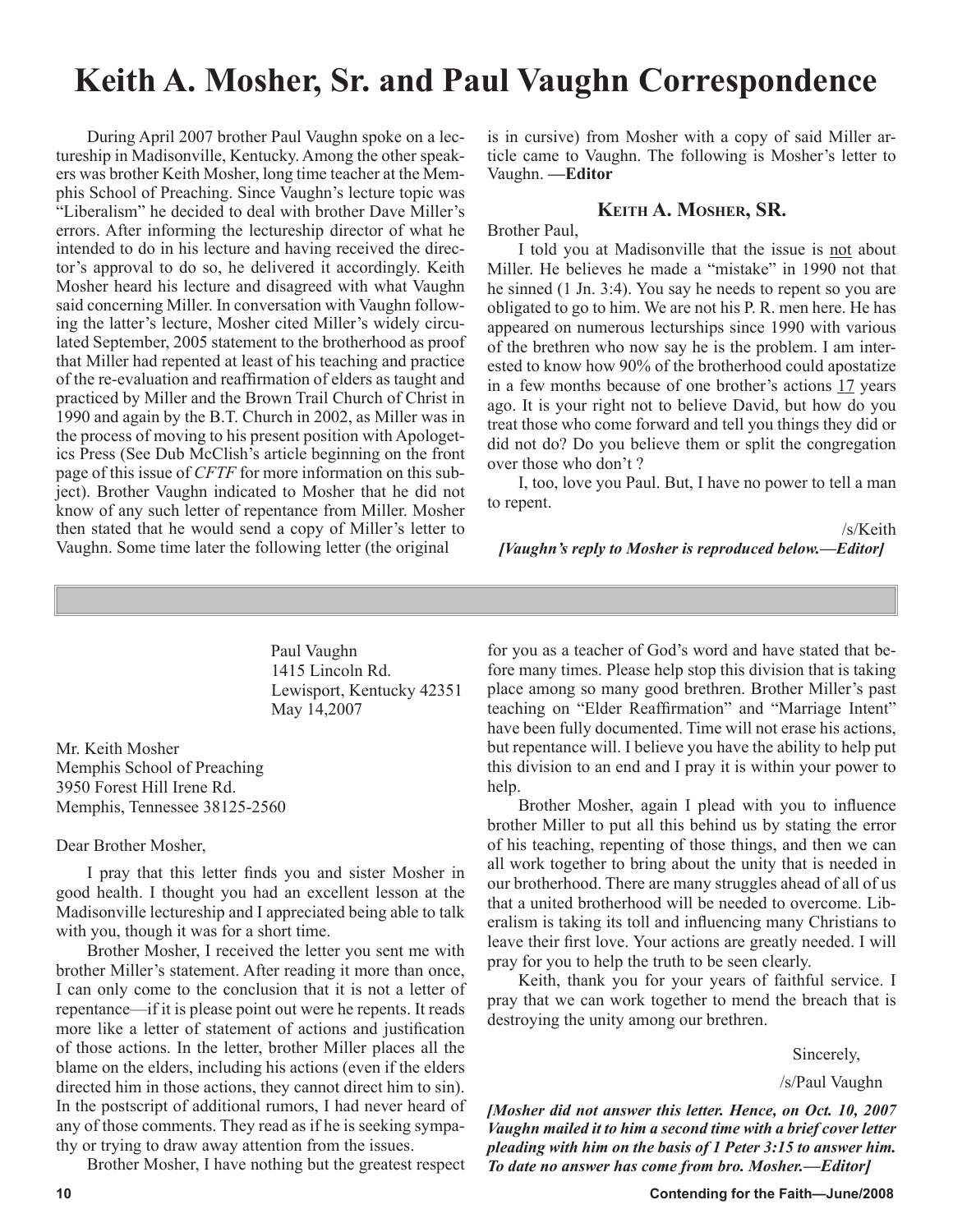# **Editorial Remarks Concerning the Mosher/Vaughn Exchange**

In brother Mosher's first letter to brother Vaughn (the letter that accompanied the Miller statement), Mosher stated that "the issue" is not about Miller. Maybe Mosher, who has been known to sometimes speak before he thinks, must have missed Hicks' email comments to brother Kent Bailey back on Tuesday, July 26, 2005 regarding Miller. We printed that email exchange in the September 2005 issue of *CFTF*, pp.14-16 with our editorial remarks. Hicks declared:

...no TGJ Board member, let alone TGJ Board as a whole, has "jumped on board a band wagon in support of a work that has a false teacher as its director." *Anyone* who says we have is either misinformed or dishonest. If someone says, "Well, *it looks like* ...," I would remind them of John 7:24. Specifically, regarding the false doctrines in which Dave Miller involved himself (e.g., elders "re-evaluation" doctrine and the marriage/divorce "intent" doctrine *a la* Everett Chambers), we stand with you and every other sound brother—in opposition to them. Right now, we, like a whole lot of other brethren (and, I would think you included), are taking a "wait and see" stance regarding Apologetics Press. **[DPB's response: If the Lord wills time to continue, in the coming days we shall "wait and see" if Hicks' views regarding AP will remain the same as set out by him in the preceding paragraph.]**

The previous quote is almost three years old. Much water has gone under the proverbial bridge regarding this issue since Hicks wrote the foregoing words. So, today are we correct to conclude that brethren Curtis Cates, Kenneth Ratcliff, Tommy Hicks, the MSOP (including Mosher), et al., agree with the following statement from Hicks?

**I would remind them of John 7:24. Specifically, regarding the false doctrines in which Dave Miller involved himself (e.e., elders "re-evaluation" doctrine and the marriage/divorce "intent" doctrine a la Everett Chambers), we stand with you and every other sound brother—in opposition to them** (Bold mine—DPB)**.**

On July 26, 2005 Hicks thought Miller was a false teacher and he spoke for the rest of TGJ Board saying, "we stand with you and every other sound brother—in opposition to them (Millers false doctrines**—Editor**)." Thus, "the Gospel" according to Hicks regarding Dave Miller is that TGJ Board stood "in opposition to them."

However, in writing to Vaughn about Miller's practice of the R&R of elders, Mosher wrote: "He believes he made a "mistake" in 1990 not that he sinned (1 Jn. 3:4)." But Hicks wrote that Miller taught false doctrine when he taught his views concerning elders re-evaluation doctrine and the marriage/divorce 'intent' doctrine a la Everett Chambers." Well, well, Hicks says Miller taught false doctrines, but Mosher tells us that Miller said "he made a 'mistake' in 1990 not that he sinned" (1 Jn. 3:4). *Are we to conclude from these men of integrity that one may teach false doctrine and not sin?*

Mosher also wrote, "He has appeared on numerous lecturships since 1990 with various of the brethren who now say he is the problem." Hicks thought Miller was a problem in 2005 after brethren McClish and Watson were given "the boot" by TGJ Board. But he also was very opposed to Miller long before 2005 for the same reasons. This is no great revelation concerning Hicks's position regarding Miller. Obviously from the previos quote from Hicks pertaining to Miller, Hicks thought the rest of TGJ Board opposed Miller too and that because Miller teaches false doctrine.

Also notice that Mosher wrote to Vaughn saying the following about Miller, "He has appeared on numerous lecturships since 1990 with various of the brethren who now say he is the problem." Tommy Hicks said Miller was a problem and he said it after the departure of McClish and Watson from *TGJ*. Further, Hicks said Miller was a problem for the same reason we continue to say he is a problem.

Nevertheless, Hicks stands with Mosher, et al., in opposition to us, although we agree with Hicks' 2005 position that Miller is a false teacher. As noted, Mosher says Miller did not sin, but Hicks says Miller is a false teacher. Does being a false teacher constitute sin? Moreover, Hicks wrote in 2005 that the rest of TGJ Board were opposed to Miller too.

These brethren are able to remain united in their diversity on obligatory matters in the Dave Miller errors and attendant issues because they have adopted the false doctrine of "unity in diversity". Rubel Shelly applies the same "unity in diversity" error to about any issue that could divide believers in Christ from one another and, thus, he is where he is today. And, that is the primary and fundamental difference in Shelly and those who defend fellowshipping Miller.

Then Mosher, who likes to publicaly announce that he is a logician and a teacher of logic, attempts to say we are wrong because some who oppose Miller now, appeared on lectureships, etc. with him before the dismissal of Mc-Clish and Watson. This is one of Mosher's efforts to defend himself and others in the practice of "unity in diversity" in fellowshiping Miller. He is simply pointing out that one's opponent does the same thing he is doing, so his opponent

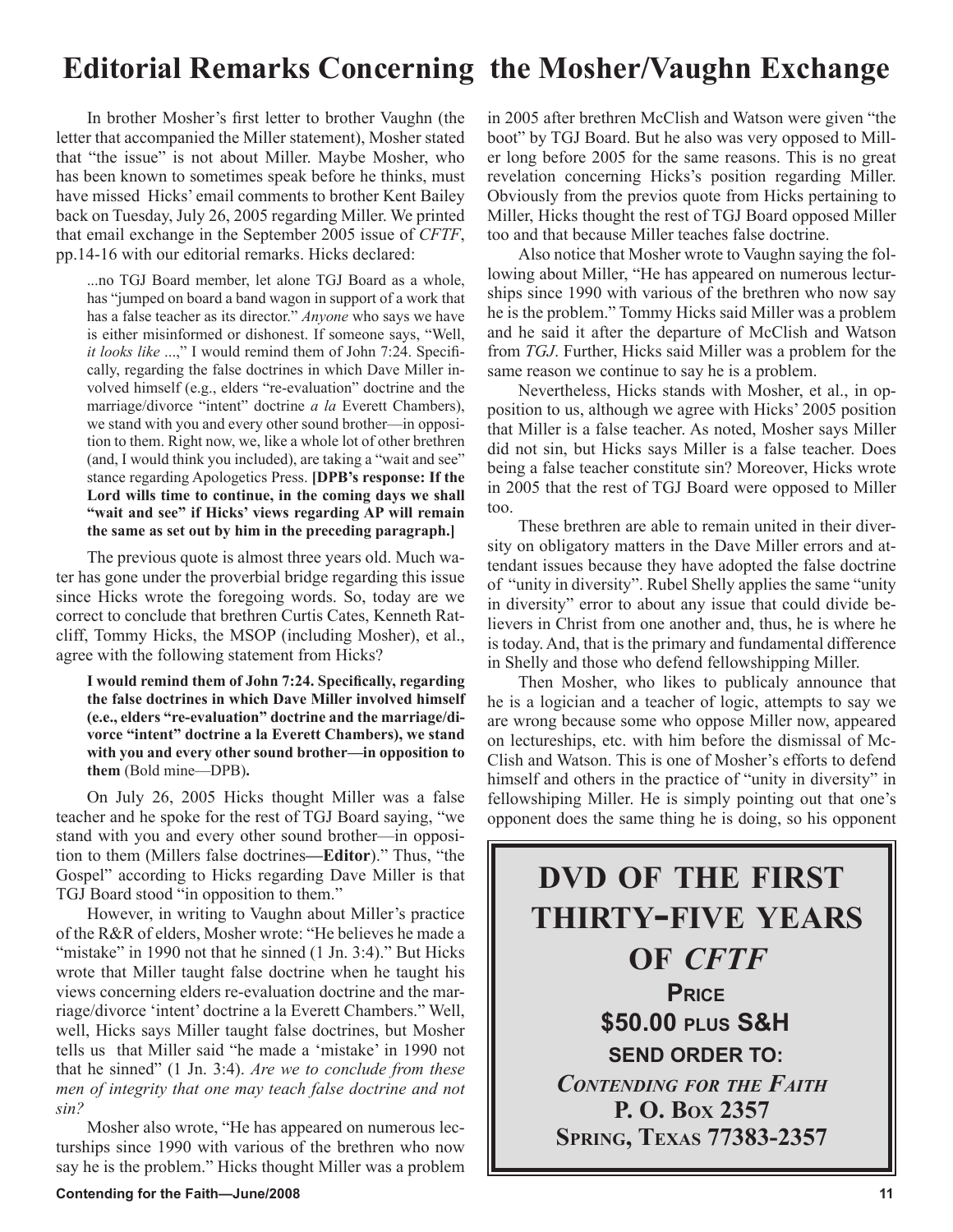is wrong to criticize and oppose his (Mosher's) fellowship of Miller. In doing this, Mosher is engaged in the use of an informal fallacy known as *Tu quoque*: Latin for, "You also." It is related to the *ad hominem ("to the man")* fallacy, that is committed whenever someone attacks the person, rather than his argument. Mosher knows (after all he is a teacher of logic) the "You also" informal fallacy is no defense of his position, in this case Mosher's and his friend's fellowship of Miller at all. The *ad hominem* and *Tu quoque* fallacies are favorites of many of the learned MSOP brethren, some of her alumni and other brethren who are seeking to fellowship Miller and oppose those who constantly hold before the brotherhood the errors of Dave Miller.

Having said the above, let it be said that the charge that those of us who oppose Miller and have no fellowship with him, ONLY took that position after McClish and Watson were removed from their positions with TGJ on July 20, 2005, is false.

Daniel Denham withdrew from Miller a few years before 2005. Brother Wesley Simons spoke out against Miller and the R/R of elders at the Bellview Lectures, Pensacola, FL in June of 2005. The Tri-Cities School was originally started because Wesley and those who stood with him thought that Curtis Cates had compromised on certain matters in dealing with FHU, Faulkner U. and the former Southern Christian U., then Regions U. and now Amridge U. It also might interest brethren to know that Miller has no problem with brother Mac Deavers' view on the direct work of the Holy Spirit on the heart (inward man) of the Christian, or Deaver's position on the Baptism of the Holy Spirit being a part of the New Birth process (John 3:5). As has been noted on numerous occasions, Dub McClish publically opposed Miller in the 1997 Bellview Lectureship, with most of the MSOP faculty a part of that lectureship. Glenn Colley, among others, sees nothing wrong with extending fellowship to Sunset School, Pepperdine U. and Lipscomb personnel, including the DLU president, at the Lake Tahoe Family Encampment. Colley was scheduled to appear with Gary Bradley of the Shelly/ Lucado camp until he withdrew due to some personal reason.

Further, two hundred plus people left the Brown Trail congregation due to BT's practice of the R&R of elders doctrine. Whether they will now admit it or not, in the late 1990's the Roanoke, TX congregation located about 15 miles from the BT church ceased to announce, support or encourage any of the works of the BT church. In those days the same was true of the now defunct Pearl Street church and continues to be true of the Rowlett, TX congregation.

For Miller, MSOP, et al., to pretend that the trouble with the R&R of elders only started after July 20, 2005 is ludicrous to those who know what was and is going on regarding these and related matters. Further, at the old Annual Denton Lectures and, for that matter, the MSOP Lectures and from the MSOP staff, opposition was registered concerning the Miller situation prior to Miller's move to AP.

Keith Mosher was as vocal as anyone else (what's new about that?) in opposing Miller's doctrine and against Dave Miller himself before July 20, 2005 and he knows it. If fact, is it not interesting that in defending Miller to Vaughn in the previously quoted letter from Mosher to Vaughn that the last thing Mosher wrote was, "Incidentally, David (Miller— **Editor**) has never been on MSOP's lectureship." If there is no consequence to using Miller, why would Mosher make such a statement? Mosher, Cates, Liddell, Elkins, Bland have had no problem appearing with him on various other lectureships. Moreover, videos of Miller teaching have been shown at the Forrest Hill congregation. Further, the preacher of Forest Hill, Barry Grider, is as big of a supporter of GBN and Miller (who appears on GBN) as anyone could be. So, why not have Miller on the 2009 MSOP Lectures? This is "unity in diversity" in obligatory matters at its best. As I previously wrote, the only difference in Mosher's, et al., practice of it is, at least for the time being, employed by them in defending Miller and those who fellowship him.

**QUESTIONS:** If McClish was wrong when he publically spoke and wrote against Miller's errors many years before July 20, 2005, seeing that Mosher, Cates, Liddell, et al., companied with and praised McClish, et al., while McClish et al., opposed Miller's false doctrines, *why did these same men not oppose McClish et al., in those days? Why did they wait until after July 20, 2005 to register their complaints against us?* 

If everything is okay with Miller's false doctrine, why did brother Garland Elkins via telephone express to Daniel Denham that he wished Miller would come out with a clear and concise statement renouncing and repenting of he views on the R&R of elders? Here is the stalwart senior preacher Garland Elkins, who stood so strong against error in the 1973 Memphis Meeting regarding the Herald of Truth's departure from the faith, who opposed Rubel Shelly and the late James D. Bales and so ably defended the Faith on the Donahue TV Show back in the 1980's, but now he extends fellowship to Miller. Brother Elkins knows that he does not believe and has spoken against Miller's false doctrines. Why toward the end of his days on earth is he going against the way he has lived and preached, serving as such a good example to the rest of us?

Brother Mosher wrote to Vaughn, "I have no power to tell a man (Miller—**Editor**) to repent who says that if he does he would be "lying to God" because he has not sinned." Where does the Bible teach such a view as Mosher expressed in the previous sentence? The Bible is full of accounts where the faithful informed the sinners, who did not think they needed to repent, that in actuality they did need to repent.

Further, Tommy Hicks thinks Miller sinned. Elkins and brother Robert Taylor at least think his R&R of elders doctrine is wrong. Certain Memphis Alumni say that none of the MSOP faculty believe Miller's doctrine. Why do they feel compelled make that point? Espceially, when all of them extend fellowhip to and defend him, while all the time telling us as Mosher wrote to Vaughn, "We are not his P.R. men here." We cannot help but wonder what MSOP would have to do differently regarding Miller in order to become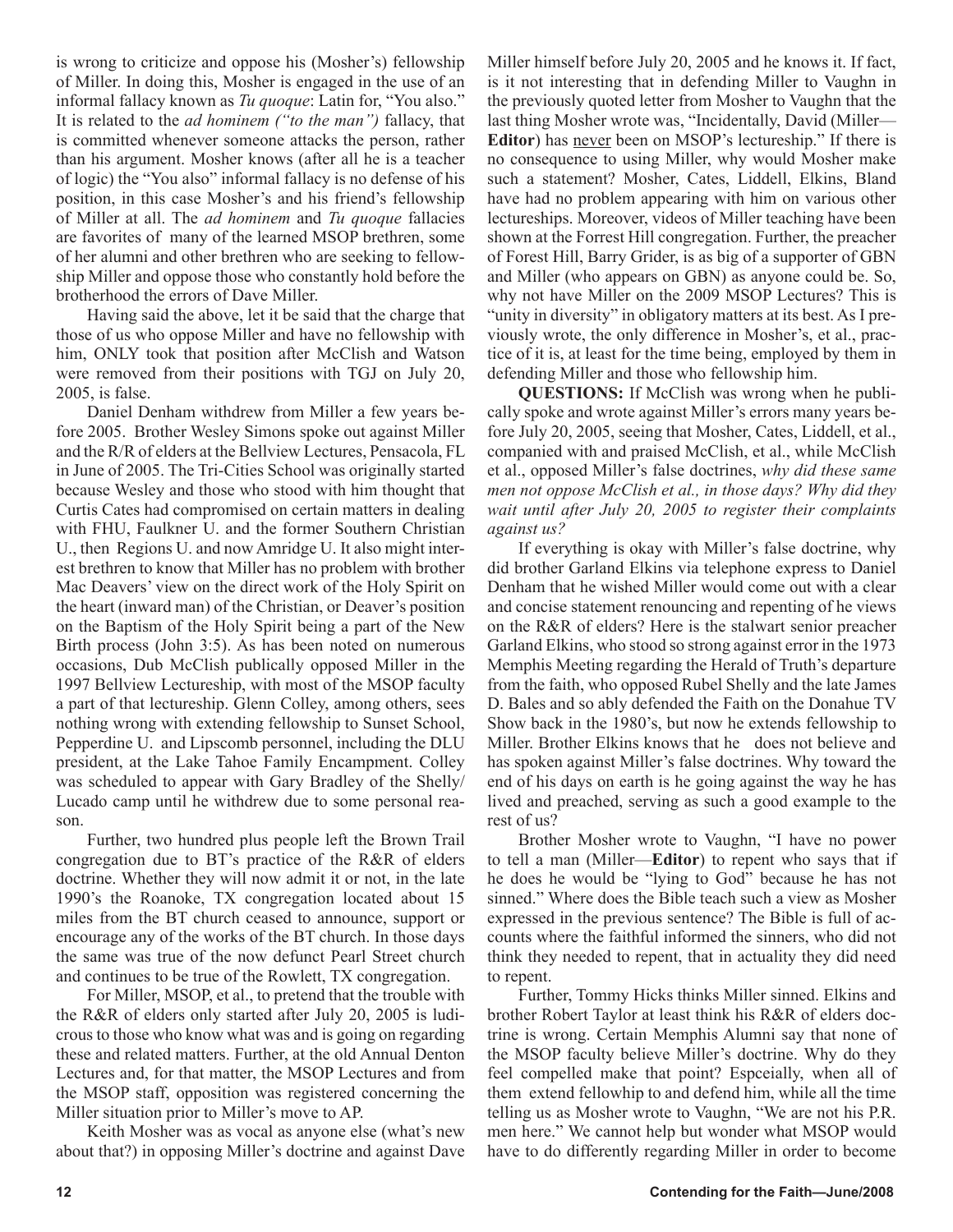his "P.R. men".

Mosher wrote to Vaughn: "I am interested to know how 90% of the brotherhood could apostatize in a few months because of one brother's actions 17 years ago." How Mosher arrived at "90% of the brotherhood" going into apostasy I do not know. Obviously Mosher's comment is designed to say that the majority could not go wrong so quickly. I will remind Mosher that all it took was the faithless report of ten wimpy Israelite spys to turn far more than 90% of the nation of Israel against God and cause the whole nation to wander in the wildernees for almost 40 years (Num. 13:26-14:24). And why so a long a wandering? Moses gives the answer in Number 14:21-24. Paul said those Old Testament accounts were written for our learning (Rom. 15:4). We would encourage Mosher and those who think as he does to remember such Old Testament accounts for their own good and the good of those they teach.

Further, was the great majority of the world before the flood wrong? In the case of Sodom and Gomorra, was the majority of the people in the right as God defined the right? Also, what did Moses have in mind when he wrote, **"Thou shalt not follow a multitude to do evil: neither shalt thou speak in a cause to decline after many to wrest judgment"** (Ex. 23:2)? Regarding the case of Miller's errors and those who fellowship him, in the light of Rom. 15:4 and 1 Cor. 10:1-12, surely there is some thing Mosher and friends can learn pertaining to his and their reasoning in all their efforts to promote, support and fellowship Miller or any other false teacher?

Mosher wrote that he could not understand how "90% of the brotherhood could apostatize in a few months because of one brother's actions 17 years ago". Focus in on "one brother's actions 17 years ago" (now 18 years ago). How many times must a brother sin before it separates him from God and thus, he needs to repent of it? Obviously, Mosher is saying since it is only one sin committed so long ago it cannot be that big of a deal. Is this what Mosher teaches the students in his classess at the MSOP? Does the Bible teach when one sins, but no repentance is forthcoming, that with the passing of a stipulated period of time, the guilty of sin person will not have to repent of it? God does not think that way and Keith Mosher and the rest of MSOP know that. Therefore, the following question may help Mosher in his understanding of such matters. How many years intervened between God's promise to Moses that he would destroy the Amelkites and the time when He kept His promise (Ex. 17:8, 14; 1 Sam. 15:2-3)? It was far more that 17 years. That account is in the Old Testament so that we might learn things that are spritually good for us as we faitfhully serve God in the church (Rom. 15:4). What is at least one thing that we should be learn from it that will better help us to obey God today? To ask the question is to answer it.

### **Brother Bobby Liddell Sixteen Years Ago**

It is interesting to note what Bobby Liddell wrote 16 years ago. And, I do not think that because it is 16 years old, the truth found therein has faded or become any less important with the passing of the years. We trust that Mosher, as well as Liddell, will take the following message to heart.

Finally, we must stop attacking faithful brethren who would, out of genuine love for Christ and His church, sound the warning against uncertain sounds and deceitful workers. Instead, let us focus our energies on the real problems and the real troublers of Israel (1 Kin. 18:17-18). It has always amazed me how some who claim to be "balanced" will either uphold error and false teachers or will refuse to stand in opposition to it and them. Are they not guilty (2 John 9-11)? Yet, that same "balanced" brother will viciously and maliciously attack and publicly vilify one who has the intestinal fortitude to stand up and say: "This is wrong and those who teach it or practice it are wrong." God help us to have courage to face in faith the current crises (*Defender* Editorial*,* 1992)!

The following quotation was placed on our ContendingFTF Yahoo chat site by Roelf Ruffner, the faitfhul preacher for the High Plains Church of Christ, 421 E. 8th St., Cheyenne, WY 82007. It is from brethren David Lipsomb's and J. W. Shepherd's commentary on 1 and 2nd Thessalonians, Titus and Philemon, pp. 100-101. As brother Ruffner noted, "I found it appropriate for the times we live in. It shows that things have not changed much in the last 100 years."

In view of brother Mosher's and other's efforts to "sweep Dave Miller's sins under the proverbial rug", the quotation fits well at this place in *CFTF*.

The number of men who are willing to work on either side of a question that will pay would be surprising to those not in position to know and who have not become accustomed to such things. It is the discouraging feature about the work of the churches today. So few men are willing to stand to their convictions – nay are willing to have convictions on any subject that will interfere with their worldly success. But truth can never be maintained, save by those who are willing to honor their own convictions, cherish a keen sense of right, are afraid of the least participation in that which is wrong, and will honor and maintain the truth, let it cost what it may of popularity or private prosperity. Let us, then, drink, deeply of the essence of the spirit of Christ. Without it the Christian religion cannot exist.

**2008 SPRING CFTF LECTURES CD'S, DVD'S, MP3, &VIDEO RECORDINGS** 

# **ORDER FROM:**

**Jim Green 2711 Spring Meade Blvd. Columbia, TN 38401 PHONE**: (**931) 486–1364**

**www.jgreencoc-video-ministry.com Email at: jgreencoc1986@yahoo.com**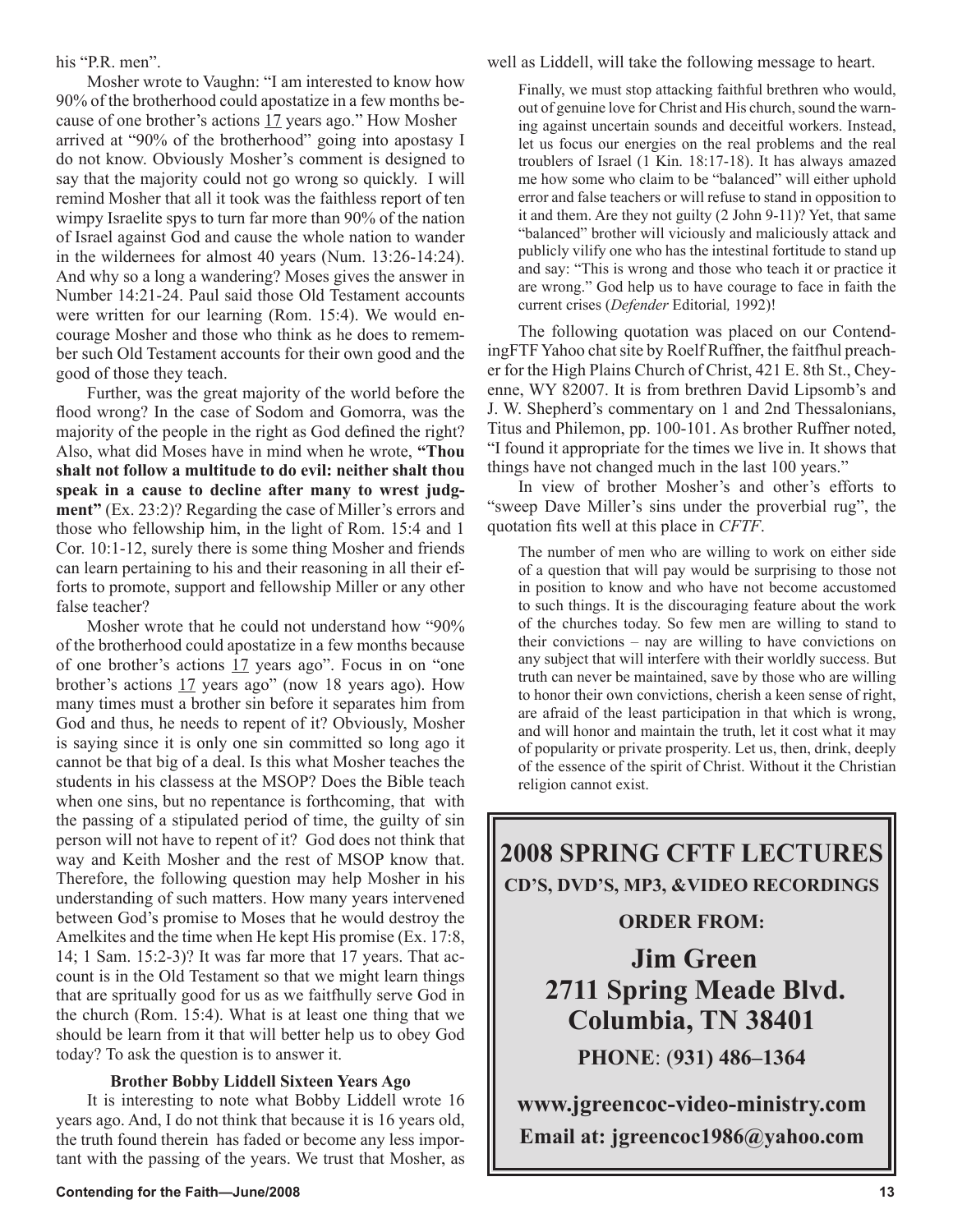# **The New Wesley Simons and His New Doctrine: A Call To Defend a Morbific Position**

# **Darrell Broking**

Wesley Simons has been known for his skill and ability as a debater and a contender for the faith. When I debated Patrick Donahue and Thomas Thrasher in Galax, VA in 2002, I was honored to have Wesley Simons as my moderator. The skill and personal instruction imparted to me by Wesley will always be cherished. I am saddened that the once stalwart brother Simons, who has an earned M.A. in apologetics, has now made the decision to use his keen cognitive abilities to hinder the Gospel of Christ. What drove brother Simons to radically change his doctrinal correctness as abruptly as he did? We may never know the answer to that question, but what we can and do know is that Wesley Simons, elder of the Stoney Creek Church of Christ and director of the Tri-Cities School of Preaching & Christian Development, has made shipwreck of the faith and is now using his influence to hinder those who strive for doctrinal purity.

### **Wesley In Transition**

In 2005 Wesley Simons, like many of us who love the church, was opposed to extending fellowship to Dave Miller because brother Miller is a known false teacher. On August 16, 2005, Wesley sent Tommy Hicks an email in which he removed himself from the up-coming Lubbock Lectures because of the fellowship problems pertaining to Miller. Simons wrote:

I will be looking forward to how the board and TGJ will be dealing with the David Miller & AP issue. I pray that the right thing will be done. There is also the M-D-R issue which must be addressed. I pray to God that all these things can be resolved scripturally. I love all who are involved in this issue on both sides. I would to God that all would get on God's side. (Simons 2005).

To further emphasize the point, notice the following email that Simons sent to a number of brethren, myself included, on August 17, 2005:

Brethren,

I am going to call Dave Miller. I hope to do all I can to fix a terrible situation. I wish to be fair, but get to the point. The problems I wish to address are these; (1) The marriage issue which involves (I believe his name is Erick [*sic*, the brother's name was actually Everett Chambers, DB]); (2) The elder reevaluation/ reaffirmation issue; (3) The Calhoun, Ga. issue.

Do you know of others. What questions would you ask? I need documentation on these issues. I know where I can find some of the material.

Please send me web-sites, etc. I need any material that you have. This is not a witch hunt. I truly want to be of service to our great brotherhood. This problem has gone on too long. I realize that Dave and Dave only can fix it. I am going to try to get him to do that!

Pray that this effort will be successful.

In Christian love, Wesley. (Simons 2005).

In August of 2005, Wesley Simons was clearly opposed to extending fellowship to Dave Miller, and he was working toward a Biblical resolution to the fellowship problems created by Miller.

The dark cloud of October 30, 2005 still hangs over the brotherhood. It was on that day that the Highland church of Christ in Dalton, GA, withdrew fellowship from the elders of the Northside church of Christ in Calhoun, GA. (Elders, 2007). This controversy centered on Highland's fellowship with and promotion of Dave Miller. As noted by Gary Summers in a 2006 article:

When the elders at Highland in Dalton withdrew fellowship from the Northside elders in Calhoun, in effect they withdrew from all of us who stand with the Northside elders in opposing Dave Miller until he repents and repudiates the errors he has committed. (Summers 2006).

When Highland drew their proverbial line in the sand, it put Wesley between a rock and a hard place. Highland was using some of Wesley's WVBS materials on the Gospel Broadcasting Network. Additionally, the GBN was also featuring "Biblical Viewpoints" and "T.V. Sunday School," both of which are produced at the C-Street church of Christ building in Elizabethton, TN. Many of Wesley's friends in the Tri-Cities area were deeply involved with the GBN in October of 2005. Wesley had also been a great friend to the Northside church of Christ and had been complimentary of their stand for the Truth.

As this tremendous fellowship problem intensified, Wesley's efforts to resolve this problem intensified.It was during this process that Wesley began to reposition himself doctrinally. By 2006 Wesley must have been frantic over this mess in which he found himself. An eleventh hour attempt to repair the ruptured fellowship between those who fellowship Dave Miller and those who do not fellowship him was concocted by Wesley. Brother Simons presumptuously prepared a set of "unity letters" in which he attempted to have the Northside elders assume responsibility for the disrupted fellowship with Highland and to sue for peace. The "unity letters" (worded by Wesley Simons) follow:

#### **Letter #1—From the Northside elders to the Highland Elders:**

To the Highland elders,

Brethren, we would like to say that we did not mean to cause any division or problems in releasing the correspondence between the two congregations. We felt that some people were confused because they were hearing conflicting stories. We thought that the best way to solve this problem was to let each congregation speak for its self. It was our view that the writings of each congregation did that.

However, since you say this caused division and trouble, we would like to say we are sorry for that. We certainly were not trying to do that. We love you as brethren. We pray that Biblical unity can be enjoyed by the two congregations. We plan to do our part in this effort.

Elders of the Northside church of Christ

#### **Letter #2—From the Highland elders to the Northside elders:**

To the elders at Northside,

We have received your statement and accept it. We also want Biblical unity. We know that some thought that we withdrew fellowship too quickly. We want you to know that we, too, are sorry if you felt by our withdrawal that we were trying to abuse or mistreat the Northside elders. This was not our aim or goal. We rejoice because this problem has been solved. Thank you for helping to resolve this problem. We hope that we can move forward to the glory of God.

Elders of the Highland church of Christ

**Letter #3—From the Highland elders to the brotherhood:**

Dear brethren,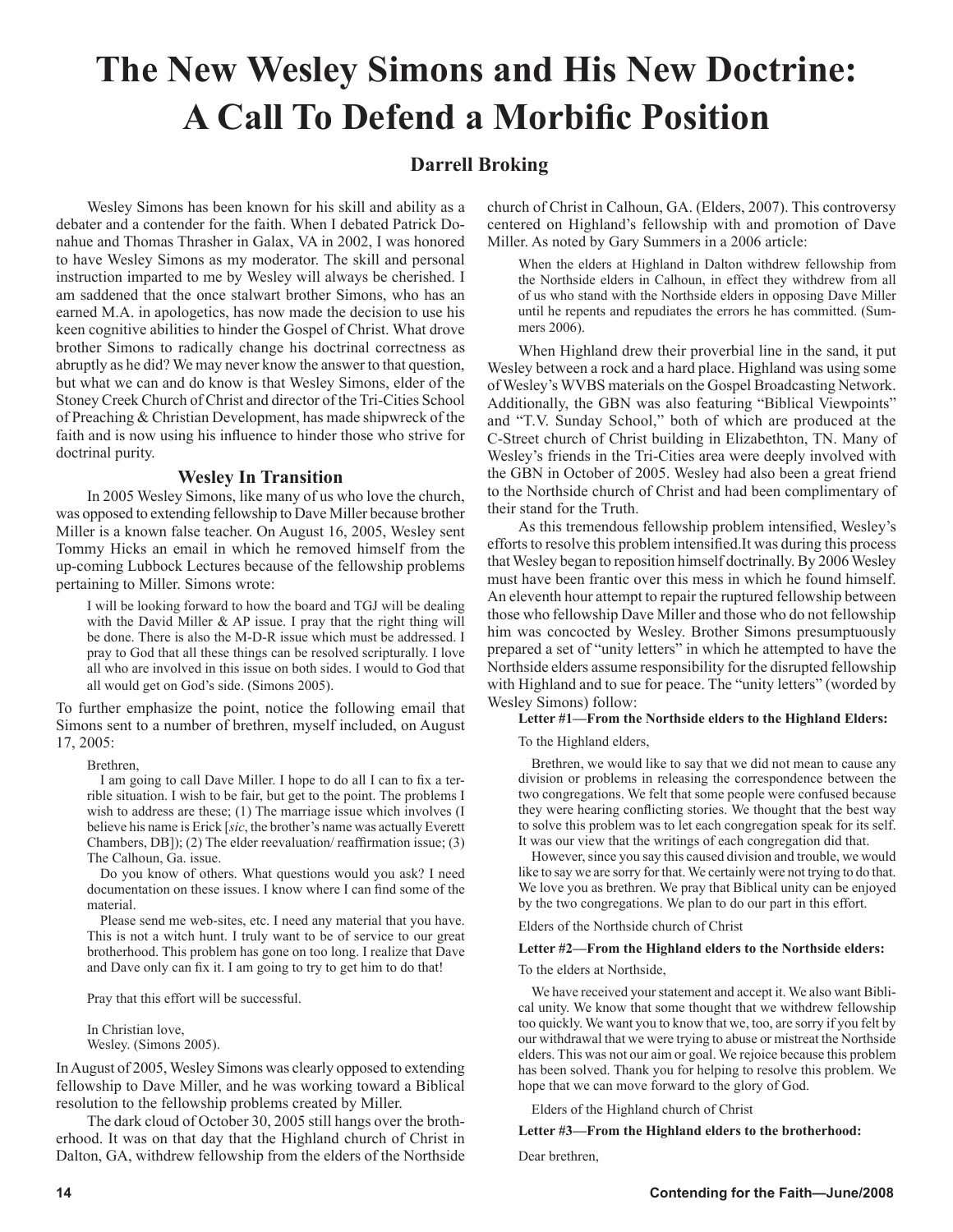We are writing to inform you that fellowship between the Northside elders and Highland elders has been restored. We ask that you extend full fellowship to both the Northside elders and the congregation. We are thrilled that this problem has been resolved. Please, send this information far and wide so that all will know that we are in fellowship with the Northside elders. Please support them in any and every way you possibly can. We love and respect them very much.

**Terry M. Hightower**

The Highland elders. (Hall &York 2006).

The aforementioned letters do not need a lot of commentary. Even the blind can see that Simons' letters totally ignored the fellowship issue created by Miller and his errors. They shifted all of the blame to the Northside elders.

By late 2007, the Simons transition was finally complete. Verification of this fact lies in an email that Joshua Day sent to the CFTF email discussion list on February 11, 2008. Day was attempting to affirm the elder reevaluation and reaffirmation error by seeking a written debate with Michael Hatcher. As questions began to arise about Stoney Creek's support of Day's error (Day labors with the Stoney Creek church of Christ where Simons also serves as a preacher, elder, and director of the Tri-Cities School of Preaching & Christian Development), Day was quick to answer:

I have spoken candidly with Wesley Simons about my discussions with Brother Hatcher, my position regarding what Dave Miller taught, and my challenge to Brother Hatcher. After I read Brother Miller's sermon of April 8, 1990, and concluded that he had taught nothing unscriptural with regards to their process of reevaluating the elders, I called Brother Simons and asked if he agreed with me (this was at the end of last year, shortly before the Mountain City Unity Forum [Nov, 30–Dec. 2, 2007, DB]). He said that he did. He has agreed with me throughout our discussions. If you wish to know further what he believes, contact him. Not one elder of the church nor one instructor of the school have asked me to retract my statements, nor my challenge. (Day 2008).

Thus the transition that began toward the end of 2005 was completed within a two-year span.

#### **The New Wesley Simons**

The new Wesley Simons uses his apologetic skill to destroy those who stand exactly where he did in August of 2005. Wesley Simons has been a ringleader in the assault against the Mountain City, TN, church of Christ because the Mountain City elders are firm in their resolve against Miller. Simons justifies his antagonism by alleging that the Mountain City elders are not qualified to serve. Is this an evolution of the Elder Reevaluation and reaffirmation doctrine Wesley now affirms? Has Wesley gone so far from the truth that he is now blessed with the keen insight to **reevaluate** the elders of a **neighboring** church and refuse to **reaffirm** them?

Recently, the new Wesley Simons preached at the Lenoir City, TN, church of Christ near Knoxville, TN. Kent Bailey and Brad Green formerly preached in Lenoir City. Because of problems with liberalism, the church in Lenoir City divided. Kent Bailey moved on to work with the Northside church of Christ in Calhoun, GA, and the new congregation that grew out of that division invited Brad Green to become its preacher. Brad Green, in my judgment, is the best preacher to come out of the Tri-Cities School of Preaching & Christian Development. He is sincere and faithful to king Jesus. He also remembers the day that Wesley Simons opposed Dave Miller in classes that he took at the T-CSOP&CD. Typical of the new Simons, he bade the liberals at Lenoir City Godspeed while he branded Brad Green and Kent Bailey as the source of the division.

One of the amazing things about the new Wesley Simons is his "public" silence. Until Joshua Day tested the waters earlier this year, Wesley refused to allow his new doctrinal stance to be placed before the public eye. The great Wesley Simons has been as timid as a white-tipped Sicklebill. In 2001, Wesley was primed and ready

to debate Malcolm Hill on the issue of consistency in fellowship. In the January 2002 issue of *Defender,* Michael Hatcher asked Malcolm Hill the following questions because of Hill's refusal to debate Simons.

Why will brother Hill not debate brother Simons? Is there something that brother Hill does not want us to find out? Is there something that brother Simons knows about brother Hill that he does not want revealed? Brother Hill, what are you hiding? Brother Hill, come forth and accept the debate challenge to do exactly what you have challenged the "entire brotherhood" to do? Stop being a coward! (Hatcher, 2002).

**Paul Vaughn**

The time has come to ask similar questions of Wesley Simons. Why does Simons refuse to defend what he now affirms to be the Truth? If Wesley now knows the Truth and can present that Truth with his apologetic skill, why will he not step forth and teach the brotherhood about his new found hope (cf. 1 Pet. 3:15)? If Wesley really loves the brotherhood and brethren on both sides of this issue, why does he bury keen exegetical and polemical talent in the sand and allow this division to harden? What is it that we know about Wesley Simons that he wants to keep hidden? Wesley tried to fix this problem for the entire brotherhood through an unscriptural compromise. Now he claims to have new truth on the subject but

PDF RESEARCHABLE wants to keep it hidden. Wesley, where are you and why are you hiding? Wesley are you ready to heal this ugly division? Please sign the following:

**Resolved***: The Scriptures authorize the reevaluation/reaffirmation of elders as taught by Dave Miller and practiced by the Brown Trail Church of Christ in1990.*

Signed:\_\_\_\_\_\_\_\_\_\_\_\_\_\_\_\_\_\_\_\_\_\_\_\_ (Will you sign this Wesley?)

**Resolved:** *The Scriptures do not authorize the reevaluation/reaffirmation of elders as taught by Dave Miller and practiced by the Brown Trail Church of Christ in 1990.*

#### Signed: s/Darrell Broking

When will the new Wesley Simons love the brotherhood enough to unveil his new doctrine and help the church to heal from the current division?

#### **Sources Cited**

Day, Joshua. < joshday sjn@...> > "Debate." 11 Feb. 2008. CFTF Discussion List e-mail.

- Elders, Northside church of Christ. "10/30/05 Highland Elders Withdraws from the Northside Elders." *Highland/GBN/Miller - Northside Controversy*. 17 April 2007. Northside church of Christ. 08 April 2008 <http://northsidecalhoun.net/2007/04/17/103005-highlandelders-withdraw-from-the-northside-elders.aspx>
- Hall, Ron & York, Terry. "Northside Elders Statement Regarding "Chad Dollahite and The Highland Unity Letters." 30 May 2006. Northside church of Christ. 25 March 2008 <http://app.quickblogcast.com/files/66115-57948/DollahiteUnityLetters.pdf>.
- Hatcher, Michael. "Important Update." *Defender* 31.1 (Jan. 2002). 26 Mar. 2008
- <http://www.bellviewcoc.com/Defender-PDF/2002-Defender. pdf>.
- Simons, Wesley. <hwsimons@embarqmail.com> "Lectureship." 16 Aug. 2005. Personal email.
- Simons, Wesley. <hwsimons@embarqmail.com> "Dave Miller" 17 Aug. 2005. Personal e-mail.
- Summers, Gary. "Fellowship And GBN." *Contending For The Faith* April 2006: 16-18.

**—206 Willow Circle Mountain City, TN 37683**

#### **Contending for the Faith—June/2008 15 and 2008 15 and 2008 15 and 2008 16 and 2008 16 and 2008 16 and 2008 16 and 2008 16 and 2008 16 and 2008 16 and 2008 16 and 2008 16 and 2008 16 and 2008 16 and 2008 16 and 2008 16 and**